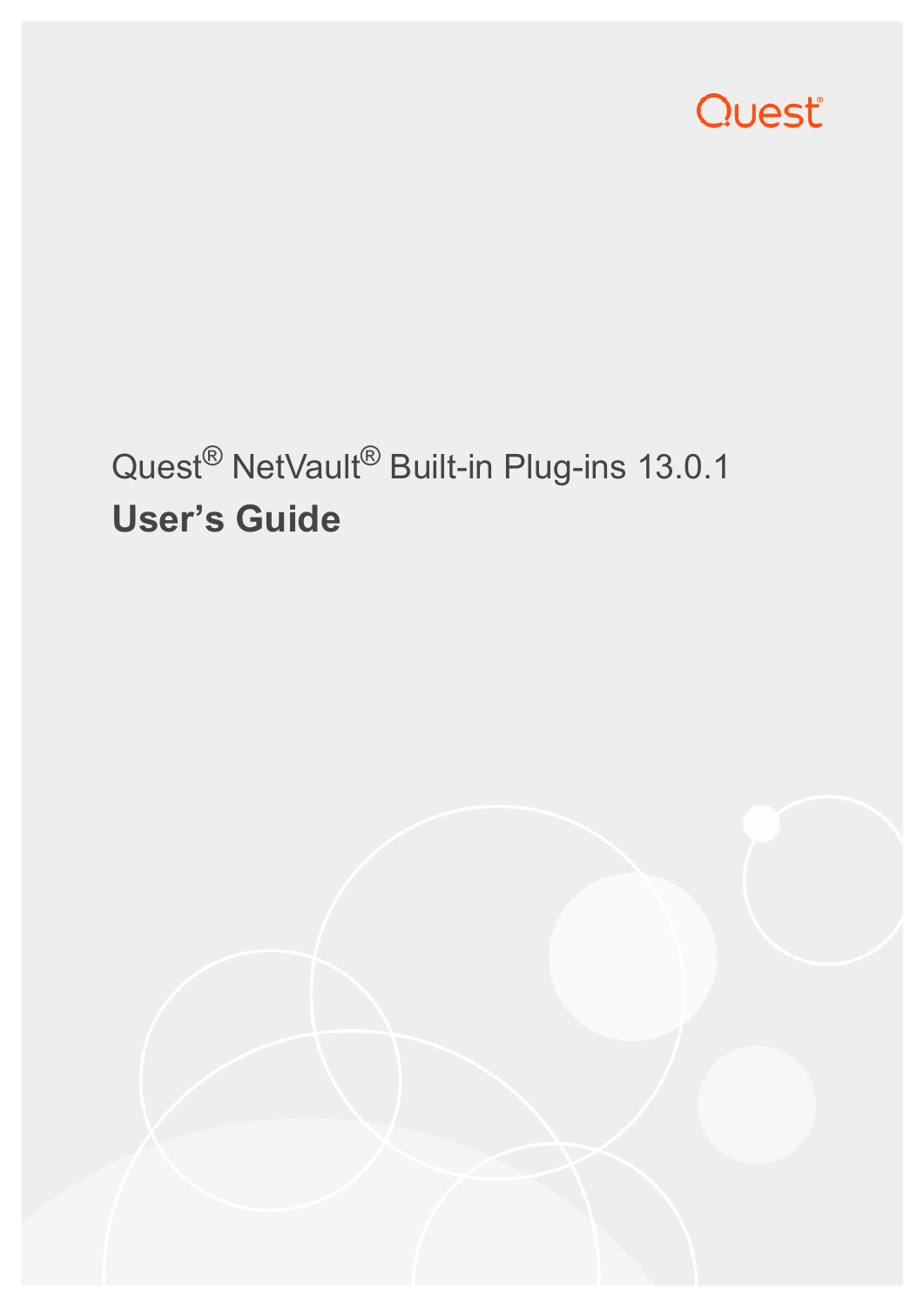#### **© 2020 Quest Software Inc.**

#### **ALL RIGHTS RESERVED.**

This guide contains proprietary information protected by copyright. The software described in this guide is furnished under a software license or nondisclosure agreement. This software may be used or copied only in accordance with the terms of the applicable agreement. No part of this guide may be reproduced or transmitted in any form or by any means, electronic or mechanical, including photocopying and recording for any purpose other than the purchaser's personal use without the written permission of Quest Software Inc.

The information in this document is provided in connection with Quest Software products. No license, express or implied, by estoppel or otherwise, to any intellectual property right is granted by this document or in connection with the sale of Quest<br>Software products. EXCEPT AS SET FORTH IN THE TERMS AND CONDITIONS AS SPECIFIED IN THE LICENSE<br>A EXPRESS, IMPLIED OR STATUTORY WARRANTY RELATING TO ITS PRODUCTS INCLUDING, BUT NOT LIMITED TO, THE IMPLIED WARRANTY OF MERCHANTABILITY, FITNESS FOR A PARTICULAR PURPOSE, OR NON-INFRINGEMENT. IN NO EVENT SHALL QUEST SOFTWARE BE LIABLE FOR ANY DIRECT, INDIRECT, CONSEQUENTIAL, PUNITIVE, SPECIAL OR INCIDENTAL DAMAGES (INCLUDING, WITHOUT LIMITATION, DAMAGES FOR LOSS OF PROFITS, BUSINESS<br>INTERRUPTION OR LOSS OF INFORMATION) ARISING OUT OF THE USE OR INABILITY TO USE THIS DOCUMENT, EVEN IF QUEST SOFTWARE HAS BEEN ADVISED OF THE POSSIBILITY OF SUCH DAMAGES. Quest Software makes no representations or warranties with respect to the accuracy or completeness of the contents of this document and reserves the right to make changes to specifications and product descriptions at any time without notice. Quest Software does not make any commitment to update the information contained in this document.

If you have any questions regarding your potential use of this material, contact:

Quest Software Inc. Attn: LEGAL Dept. 4 Polaris Way Aliso Viejo, CA 92656

Refer to our website [\(https://www.quest.com](https://www.quest.com)) for regional and international office information.

#### **Patents**

Quest Software is proud of our advanced technology. Patents and pending patents may apply to this product. For the most current information about applicable patents for this product, please visit our website at [https://www.quest.com/legal.](https://www.quest.com/legal)

#### **Trademarks**

Quest Software, Quest, the Quest logo, QoreStor, and NetVault are trademarks and registered trademarks of Quest Software Inc. For a complete list of Quest marks, visit [https://www.quest.com/legal/trademark-information.aspx.](https://www.quest.com/legal/trademark-information.aspx) All other trademarks and registered trademarks are property of their respective owners.

#### **Legend**

- **WARNING: A WARNING icon indicates a potential for property damage, personal injury, or death.**
- **CAUTION: A CAUTION icon indicates potential damage to hardware or loss of data if instructions are not followed.** Ţ

**IMPORTANT NOTE**, **NOTE**, **TIP**, **MOBILE**, or **VIDEO:** An information icon indicates supporting information.f.

NetVault Built-in Plug-ins User's Guide Updated - October 2020 Software Version - 13.0.1 NVG-129-13.0.1-EN-01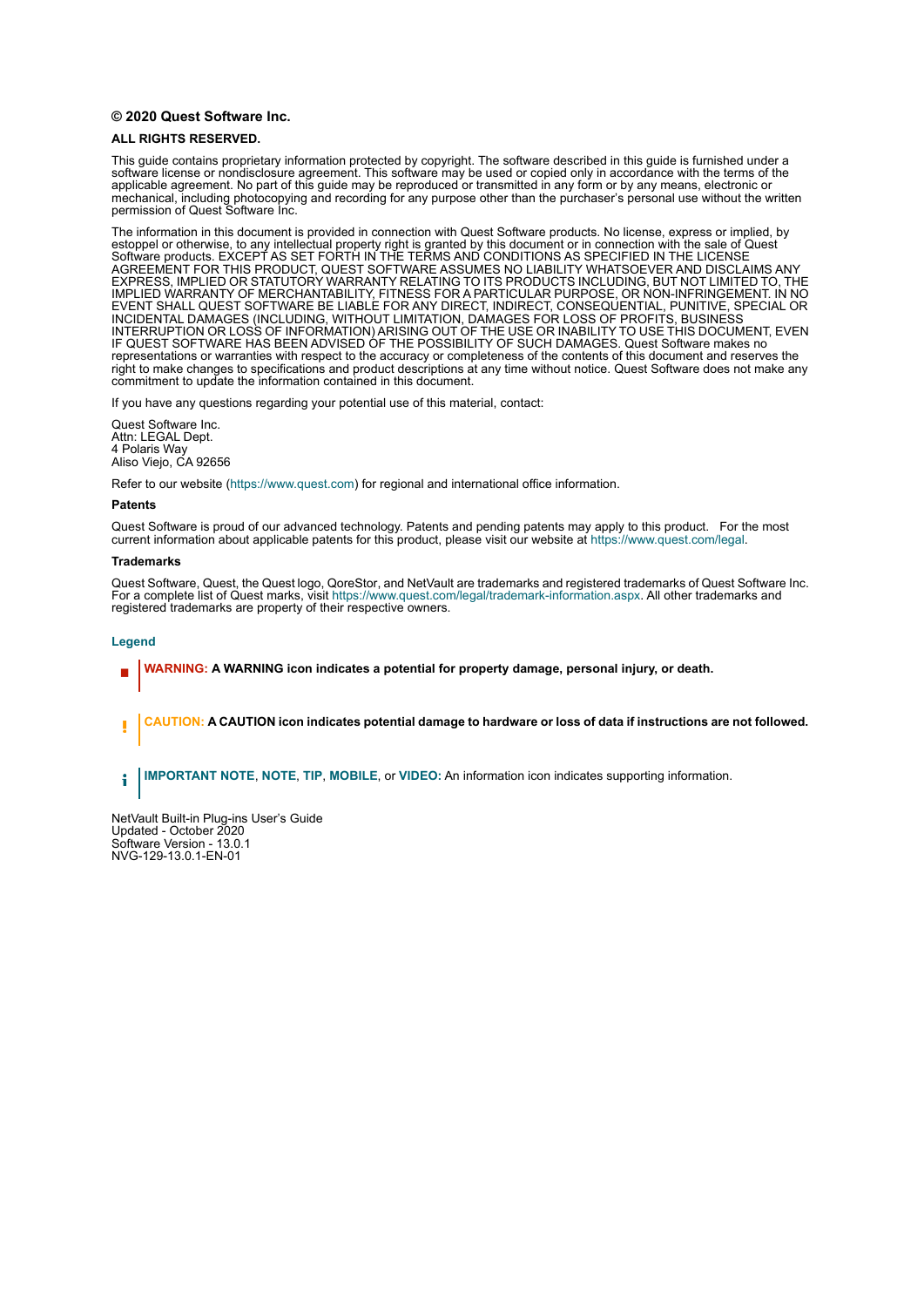### **Contents**

| About Data Copy methods (and all contained according to the About Data Copy methods (a) and the contained a subset of $10$ |
|----------------------------------------------------------------------------------------------------------------------------|
|                                                                                                                            |
|                                                                                                                            |
|                                                                                                                            |
| Restoring a Data Copy (and all and all and all and all and all and all and all and all and all and all and all a           |
|                                                                                                                            |
|                                                                                                                            |
|                                                                                                                            |
|                                                                                                                            |
|                                                                                                                            |
|                                                                                                                            |
|                                                                                                                            |
|                                                                                                                            |
|                                                                                                                            |
|                                                                                                                            |
|                                                                                                                            |
|                                                                                                                            |
|                                                                                                                            |
|                                                                                                                            |
|                                                                                                                            |
|                                                                                                                            |
|                                                                                                                            |
|                                                                                                                            |
|                                                                                                                            |
|                                                                                                                            |
|                                                                                                                            |
|                                                                                                                            |
|                                                                                                                            |

Quest NetVault Built-in Plug-ins 13.0.1 User's Guide Contents **<sup>3</sup>**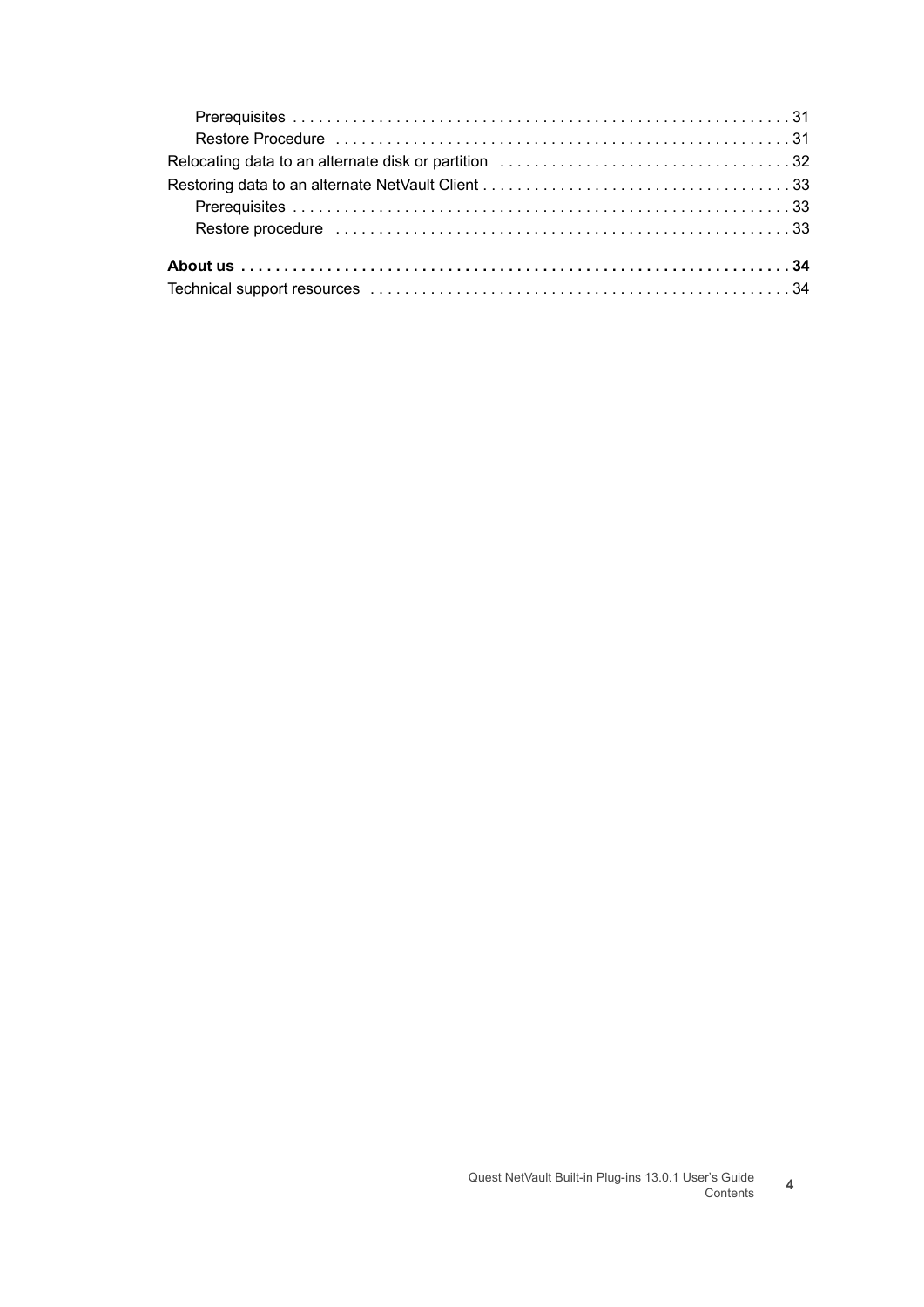## **Introduction**

**1**

- <span id="page-4-0"></span>**•** About Quest[® NetVault® Built-in Plug-ins](#page-4-1)
- **•** [About this document](#page-5-0)
- **•** [Target audience](#page-5-1)
- **•** [Recommended additional reading](#page-5-2)

# <span id="page-4-1"></span>**About Quest® NetVault® Built-in Plug-ins**

The built-in plug-ins are packaged with the Quest<sup>®</sup> NetVault<sup>®</sup> Built-in Plug-ins (NetVault Built-in Plug-ins) software, and automatically installed on the respective machines when you install the NetVault Server or Client software. A standard installation of NetVault includes the following built-in plug-ins.

- **Quest NetVault Plug-in** *for FileSystem* **(Plug-in** *for FileSystem***):** The Plug-in *for FileSystem* increases confidence in the recoverability of critical file system data and eliminates the need for writing complex backup and recovery scripts. Through an intuitive user interface and automated workflow process, the plug-in offers a centralized console to set up, configure, and create flexible backup policies that account for multiple recovery scenarios. Support for Full, Incremental, and Differential Backups allows you to choose a preferred backup strategy. The plug-in minimizes downtime by allowing you to restore full volumes, individual partitions, or individual directories and files quickly and reliably with minimal interaction. Through automatic integration with a wide range of backup devices, you can be confident that your data is protected and safely stored off-site to meet your disaster recovery and business continuity goals.
- **Quest NetVault Plug-in** *for Consolidation* **(Plug-in** *for Consolidation***):** The Plug-in *for Consolidation* lets you create a composite saveset by combining a Full Backup and its associated Incremental Backups. You can use this consolidated saveset as the base for subsequent Incremental Backups. For example, after an initial Full Backup, you can schedule Incremental Backups from Monday to Friday, and schedule a backup consolidation job on Saturday. You can use the consolidated backup created on Saturday as the base for next week's Incremental Backups. The Plug-in *for Consolidation* does not back up data from a client; it just creates a composite set from existing savesets.
- **Quest NetVault Plug-in** *for Data Copy* **(Plug-in** *for Data Copy***):** The Plug-in *for Data Copy* lets you create one or more copies of backups for off-site storage and disaster recovery purposes. You can schedule jobs to copy or migrate data at convenient off-peak hours, and thus shrink your backup windows. The Plug-in *for Data Copy* does not back up data from a client; it just creates a copy of an existing backup.
- **Quest NetVault Plug-in** *for Databases* **(Plug-in** *for Databases***):** The Plug-in *for Databases* protects system data (such as configuration files, system settings, backup indexes, backup media information, job schedule, licenses, and other data) stored in the NetVault Database. You can use this backup to recover a functional NetVault Server after a failure.
- **Quest NetVault Plug-in** *for Encryption* **(Plug-in** *for Encryption***):** These plug-ins provide support for CAST-128, AES-256, and CAST-256 algorithms to meet regulatory backup security requirements.
- **Quest NetVault Plug-in** *for Raw Devices* **(Plug-in** *for Raw Devices***):** The Plug-in *for Raw Devices* protects data stored on physical disks. The plug-in lets you recover the Master Boot Record (MBR), system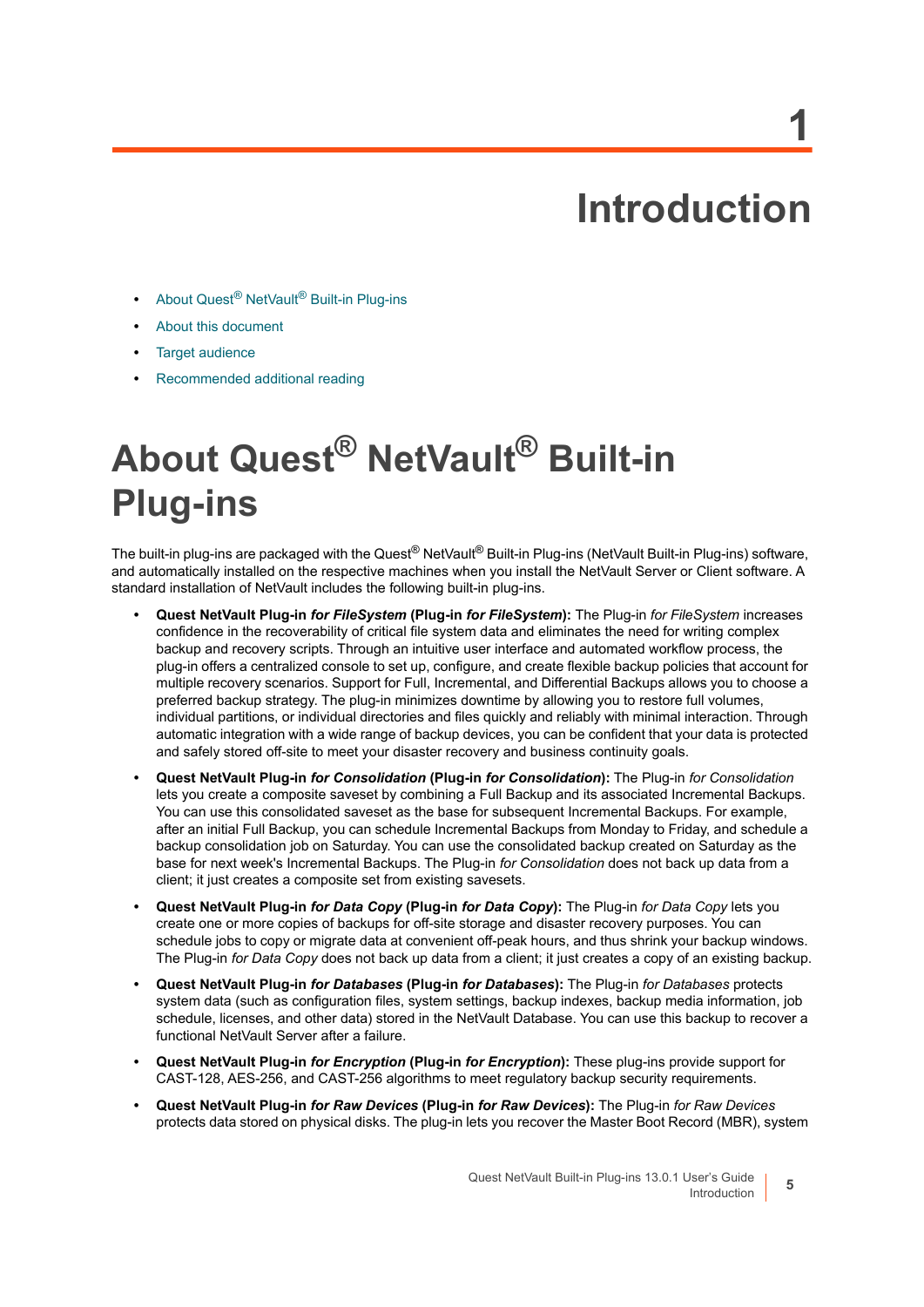partitions, and individual user partitions from a point-and-click user interface without writing any complex scripts.

**• Quest NetVault Plug-in** *for Rapid Data Access* **(Plug-in** *for RDA***)**: The Plug-in *for RDA* lets you use the client-side and inline deduplication capabilities that are available in other products, such as the Quest DR Series system of deduplication appliances and the software-defined Quest QoreStor™ storage devices (Linux only).

### <span id="page-5-0"></span>**About this document**

This guide provides information about configuring and using the following plug-ins:

- **•** Plug-in *for Consolidation*
- **•** Plug-in *for Data Copy*
- **•** Plug-in *for Databases*
- **•** Plug-in *for Raw Devices*

For information about using the Plug-in *for FileSystem*, see the *Quest NetVault Plug-in for FileSystem User's Guide*.

## <span id="page-5-1"></span>**Target audience**

This guide is intended for backup administrators and other technical personnel who are responsible for designing and implementing a backup strategy for the organization. A good understanding of the operating systems under which the NetVault Server and Clients are running is assumed.

### <span id="page-5-2"></span>**Recommended additional reading**

- **•** *Quest NetVault Installation Guide:* This guide provides information about installing the NetVault Server and Client software.
- **•** *Quest NetVault Administrator's Guide:* This guide provides information about configuring and using NetVault to protect your data. It provides comprehensive information about all NetVault features and functionality.
- **•** *Quest NetVault CLI Reference Guide:* This guide provides information about using the NetVault commandline utilities.

You can download these guides from <https://support.quest.com/technical-documents>.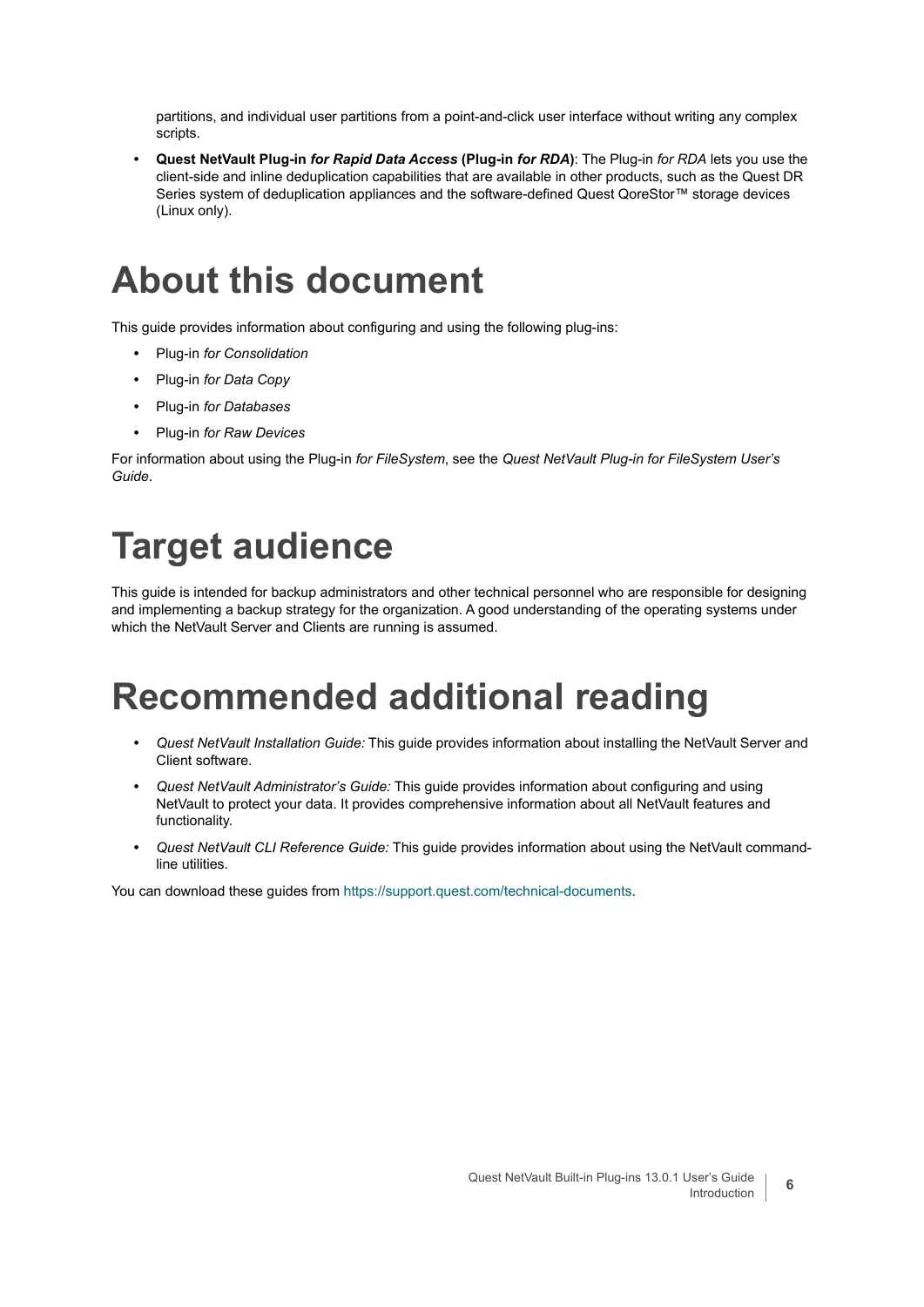# <span id="page-6-0"></span>**Using Plug-in** *for Consolidation*

- **•** [About backup consolidation methods](#page-6-1)
- **•** [Configuring default settings](#page-7-0)
- **•** [Creating a consolidated saveset](#page-7-1)
- **•** [Restoring a consolidated saveset](#page-8-0)

### <span id="page-6-1"></span>**About backup consolidation methods**

The plug-in offers the following methods for consolidating the Full and Incremental Backups:

**NOTE:** The Plug-in *for Consolidation* can only be used to consolidate the Full and Incremental Backups created using the Plug-in *for FileSystem*.

The Plug-in for *Consolidation* does not support snapshot-only FileSystem backup.

**• Backup Jobs:** This method creates a composite set by combining all backups up to the selected Incremental Backup. For example, if Full Backups are performed on Sundays and Incremental Backups Monday through Saturday, you can select Wednesday's Incremental Backup to consolidate all savesets up to the selected backup.

You can use this method for creating consolidated savesets before changing your backup schedule, reusing media that store the Incremental Backups, or creating an archive.

**• Backup Sets:** This method creates a composite set by combining all backups up to most recent Incremental Backup created using the selected Backup Selection Set. For example, if Full Backups are performed on Sundays and Incremental Backups Monday through Saturday, you can select the applicable Backup Selection Set to consolidate all savesets up to last Incremental Backup created using that set.

The Backup Set method is recommended when you want to perform regular backup consolidation jobs. A policy to create consolidated backups can only be defined using the Backup Sets method.

#### **IMPORTANT:**  f.

- **•** We recommend that you do not select the advanced backup option **Enable Deduplication** for Incremental Backups that are consolidated and saved to Quest NetVault SmartDisk (NetVault SmartDisk). By not selecting this option, you eliminate the unnecessary overhead of rehydrating the deduplicated Incremental Backups during the consolidation process. You can enable deduplication while backing up the Consolidated Full Backup.
- **•** When backups stored on the Quest DR Series or QoreStor systems are selected for backup consolidation jobs, NetVault performs a synthetic operation to generate the consolidated full backup. This process uses only metadata to generate a consolidated full backup index, which provides an improved performance speed over the traditional method.

**7**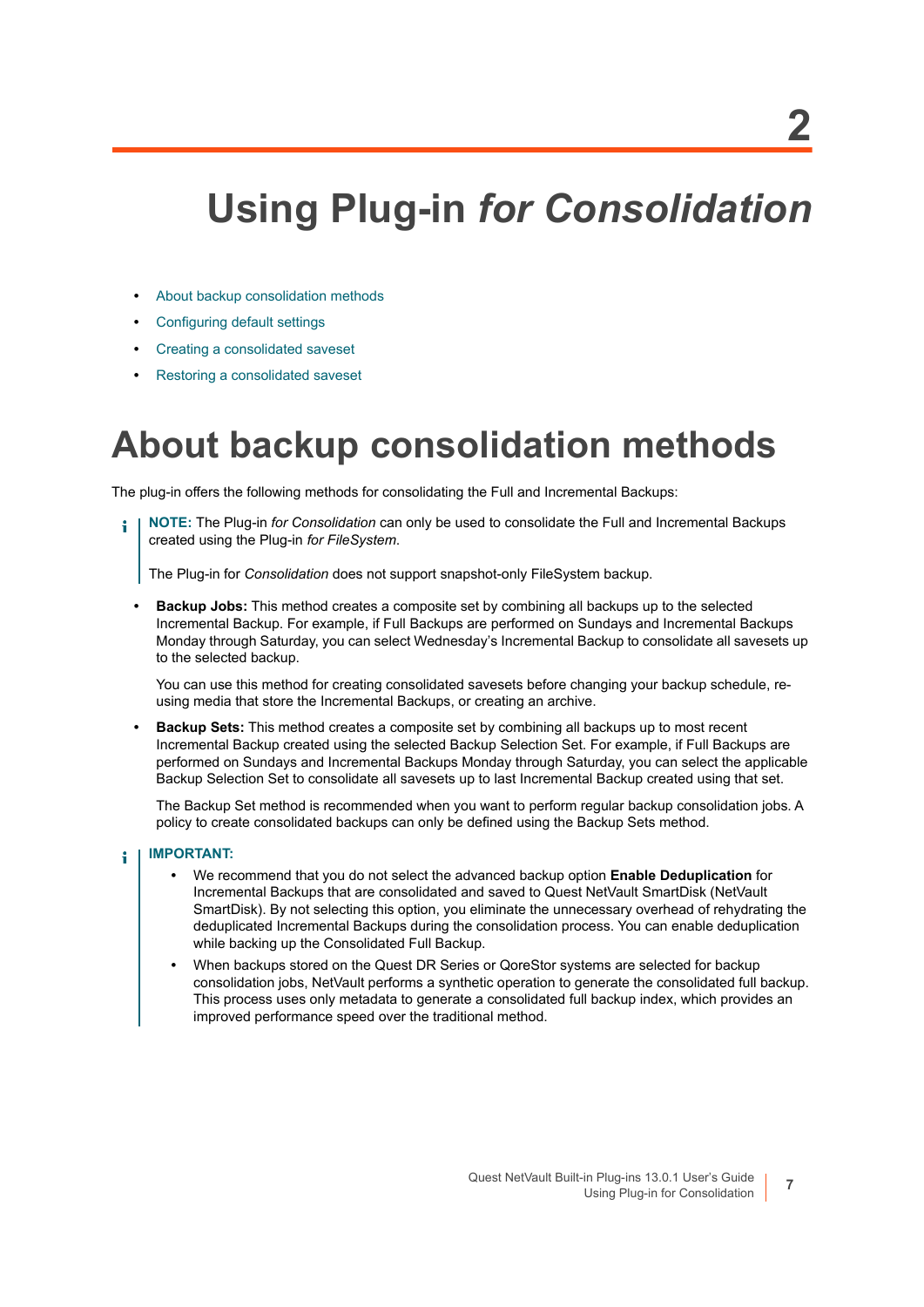## <span id="page-7-0"></span>**Configuring default settings**

#### *To configure the default settings for Plug-in for Consolidation:*

- 1 In the Navigation pane, click **Change Settings**. On the **Configuration** page, click the applicable icon, and on the Settings page, click **Plugin Options**.
- 2 Under **Consolidate**, configure the following setting:
	- **▪ Sort Backups Newest First:** By default, the saveset list on the **NetVault Selections** page is sorted by date and time in descending order (that is, from the latest to the earliest date). To sort the list in ascending order (from the earliest to the latest date), clear the check box.

The setting only applies to the **Backup Jobs** method.

3 Click **OK** or **Apply** to save the settings.

## <span id="page-7-1"></span>**Creating a consolidated saveset**

### *To perform a backup consolidation job:*

1 In the Navigation pane, click **Create Backup Job**.

You can also start the wizard from the **Guided Configuration** link. In the Navigation pane, click **Guided Configuration**, and then on the **NetVault Configuration Wizard** page, click **Create Backup Jobs**.

2 In **Job Name**, specify a name for the job. Assign a descriptive name that allows you to easily identify the job for monitoring its progress or restoring data.

A job name can contain alphanumeric and non-alphanumeric characters, but it cannot include non-Latin characters. There is no length restriction. However, a maximum of 40 characters is recommended on all platforms.

- 3 In the **Selections** list, select an existing Backup Selection Set, or complete the following steps to create a set.
	- a Click **Create New** to open the **NetVault Selections** page.
	- b Open the NetVault Server, and in the list of plug-ins, open **Consolidate Incremental Backups**.
	- **▪** In Managed Service Providers (MSP) environment, the tenant must:

Open the NetVault Client node, and in the list of plug-ins, open **Consolidate Incremental Backup**.

- **NOTE:** In Managed Service Providers (MSP) environment, to define and submit consolidate incremental backup jobs from NetVault client is supported from NetVault Backup 12.2 release onwards. To use plug-in for consolidation on the available clients you need to install or upgrade latest NetVault Server and Client.
- c To consolidate all backups up to the selected backup:
	- **▫** Open the **Backup Jobs** node, and in the list of NetVault machines, open the client from which the data was backed up.
	- **▫** Select the last backup up to which you want to create a consolidated saveset.
- d To consolidate all backups up to the most recent backup created using a Backup Selection Set:
	- **▫** Open the **Backup Sets** node, and in the list of NetVault machines, open the client for which the set was created.
	- **▫** Select the Backup Selection Set that was used to create the Full and Incremental Backups.
- e Click **Save**, and in the **Create New Set** dialog box, type a name for the set. Click **Save** to close the dialog box.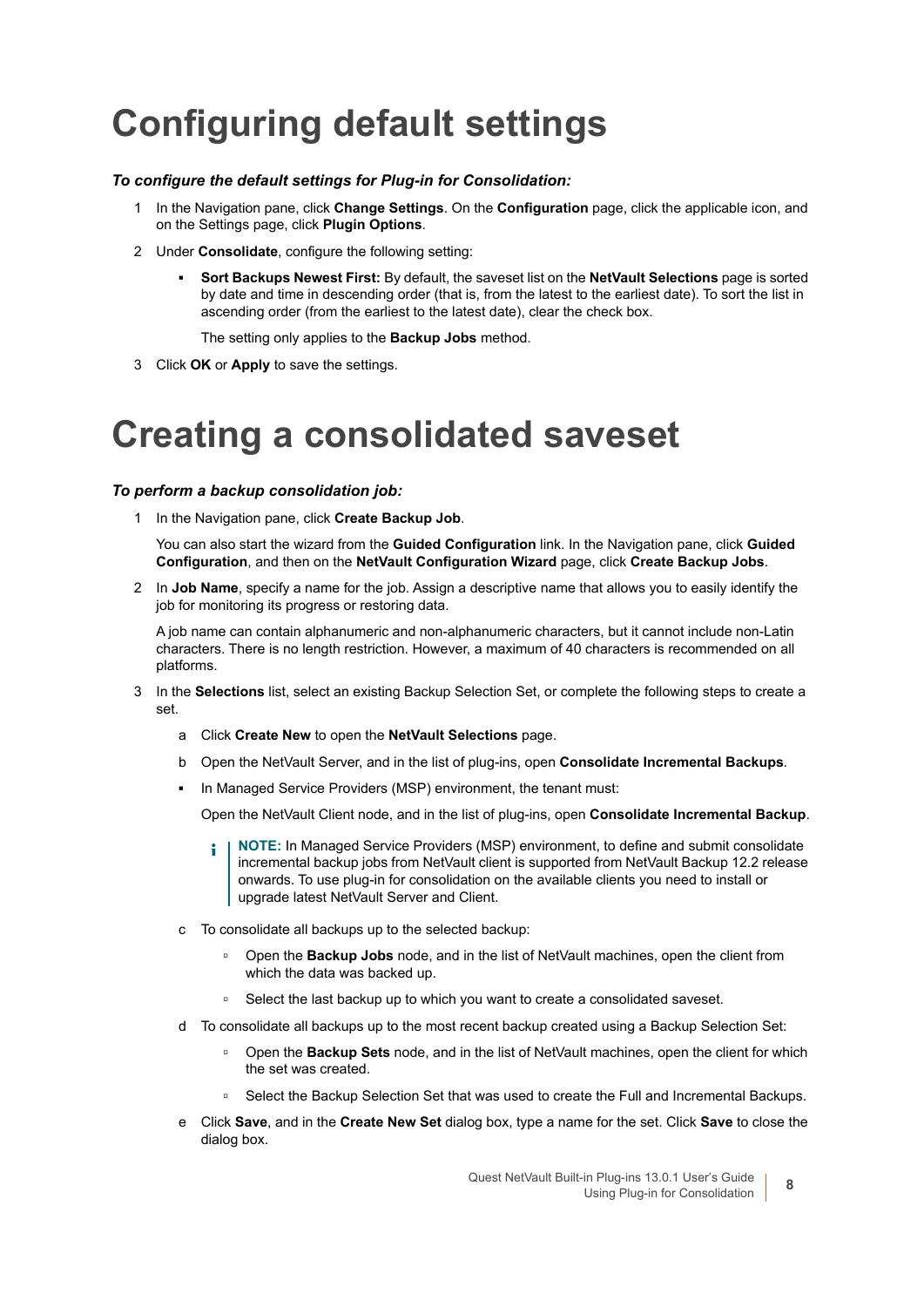- **NOTE:** A set name can contain alphanumeric and non-alphanumeric characters, but it cannot ÷ include non-Latin characters. On Linux OS, the names can have a maximum of 200 characters. On Windows OS, there is no length restriction. However, a maximum of 40 characters is recommended on all platforms
- 4 In the **Plugin Options** list, select an existing Backup Options Set, or complete the following steps to create a set.
	- a Click **Create New** to open the **Consolidate Options** page.
	- b Configure the following option:
		- **▫ Run consolidation on client:** By default, the consolidation job runs on the NetVault Server. To run the job on a different NetVault machine, select the client in the list.
	- c Click **Save**, and in the **Create New Set** dialog box, type a name for the set. Click **Save** to close the dialog box.
- 5 Select or create the Schedule Set, Source Set, Target Set, and Advanced Options Set. For more information about these sets, see the *Quest NetVault Administrator's Guide*.
- 6 To submit the job for scheduling, click **Save & Submit**. You can monitor the job progress from the **Job Status** page and view the logs from the **View Logs** page.

To save the job definition without scheduling it, click **Save**. You can view, edit, or run this job from the **Manage Job Definitions** page. This job is not displayed on the **Job Status** page until you submit it.

For more information about **Job Status**, **View Logs**, and **Manage Job Definitions**, see the *Quest NetVault Administrator's Guide*.

### <span id="page-8-0"></span>**Restoring a consolidated saveset**

For a restore job, you can use either the original savesets (Full, Incremental, and Differential savesets) or the Consolidated saveset created using these backups. The procedure for restoring data is the same for the original and the consolidated savesets. For information about restoring the data, see the relevant section in the *Quest NetVault Plug-in for FileSystem User's Guide*.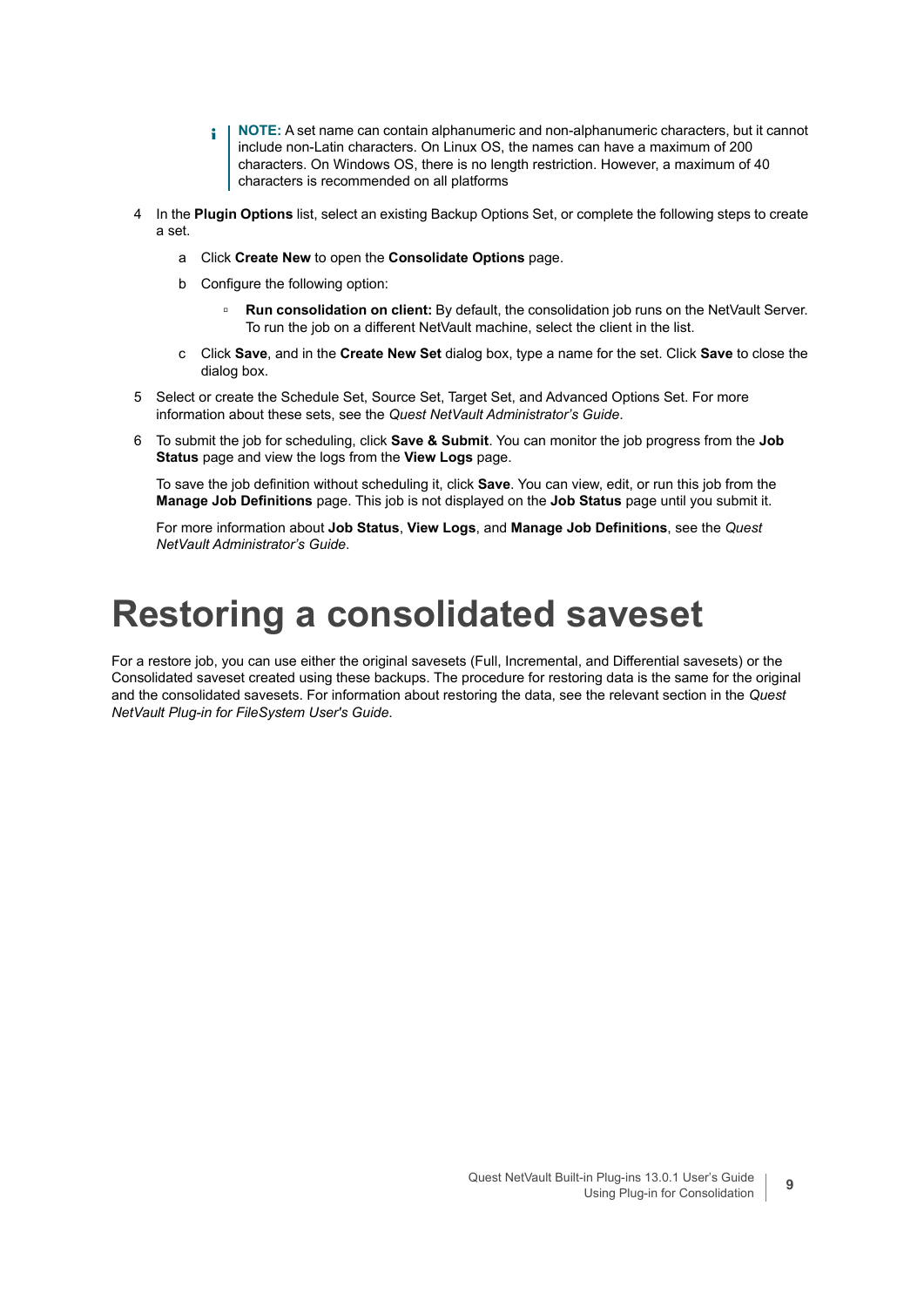## **Using Plug-in** *for Data Copy*

- <span id="page-9-0"></span>**•** [About Data Copy methods](#page-9-1)
- **•** [Configuring default settings](#page-9-2)
- **•** [Performing a Data Copy job](#page-10-0)
- **•** [Restoring a Data Copy](#page-16-0)

### <span id="page-9-1"></span>**About Data Copy methods**

The Plug-in *for Data Copy* offers the following methods:

- **Backups:** This method can be used to create a copy of selected backup. It can be used to perform non-repeating data copy jobs.
- **Backup Sets:** This method can be used to create copy of the most recent backup created using the selected Backup Selection Set. The Backup Sets method is recommended when you want to perform regular Data Copy jobs.

#### **IMPORTANT:**  ÷

- **•** You cannot use the Plug-in *for Data Copy* to create copies of backups that were created using the **Archive** option.
- **•** You cannot use the Plug-in *for Data Copy* to create copies of Data Copy backups that were created using the Secondary Copy method or the Plug-in *for Data Copy*. In other words, you cannot use a Data Copy backup to create another Data Copy.

## <span id="page-9-2"></span>**Configuring default settings**

#### *To configure the default settings for Plug-in for Data Copy:*

- 1 In the Navigation pane, click **Change Settings**. On the **Configuration** page, click the applicable icon, and on the Settings page, click **Plugin Options**.
- 2 Under **Datacopy**, configure the following setting:
	- **▪ Sort Backups Newest First:** By default, the saveset list on the **NetVault Selections** page is sorted by date and time in descending order (that is, from the latest to the earliest date). To sort the list in ascending order (from the earliest to the latest date), clear the check box.

The setting only applies to the **Backups** method.

3 Click **OK** or **Apply** to save the settings.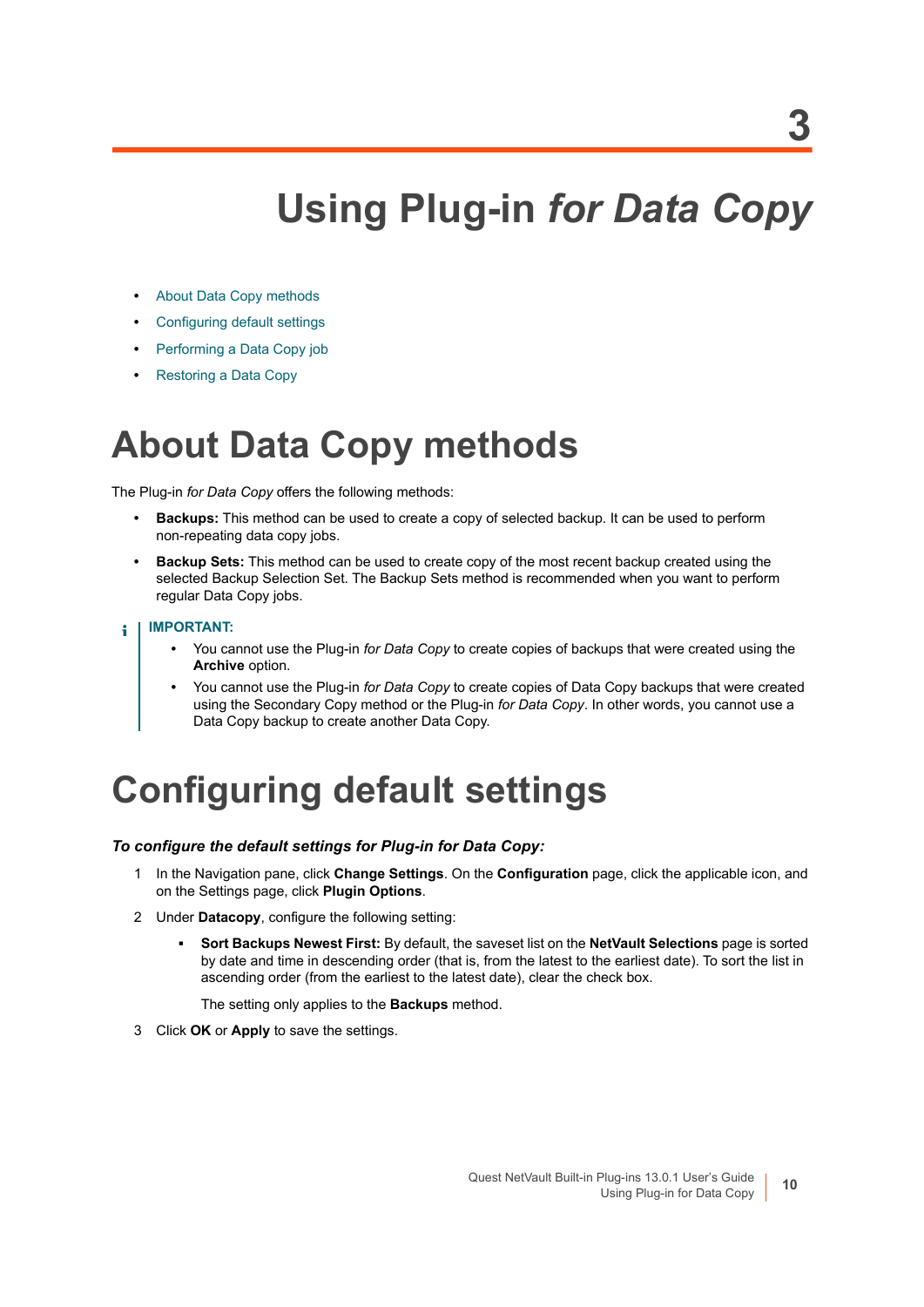## <span id="page-10-0"></span>**Performing a Data Copy job**

### *To perform a Data Copy job:*

1 In the Navigation pane, click **Create Backup Job**.

You can also start the wizard from the Guided Configuration link. In the Navigation pane, click **Guided Configuration**, and then on the **NetVault Configuration Wizard** page, click **Create Backup Jobs**.

2 In **Job Name**, specify a name for the job. Assign a descriptive name that allows you to easily identify the job for monitoring its progress or restoring data.

A job name can contain alphanumeric and non-alphanumeric characters, but it cannot include non-Latin characters. There is no length restriction. However, a maximum of 40 characters is recommended on all platforms.

- 3 In the **Selections** list, select an existing Backup Selection Set, or complete the following steps to create a set.
	- a Click **Create New** to open the **NetVault Selections** page
	- b Open the NetVault Server, and in the list of plug-ins, open **Data Copy**.
	- **▪** In Managed Service Providers (MSP) environment, the tenant must:

Open the NetVault Client node, and in the list of plug-ins, open **Data Copy**.

- **NOTE:** In Managed Service Providers (MSP) environment, to define and submit data copy ÷ jobs from NetVault client is supported from NetVault 12.2 release onwards. To use data copy plug-in on the available clients you need to install or upgrade latest NetVault Server and Client.
- c To copy the selected backup:
	- **▫** Open the **Backups** node, and in the list of NetVault machines, open the client from which the data was backed up.
	- **▫** Open the plug-in that was used to create the saveset, and select the saveset that you want to copy.
- d To copy the most recent backup created using a Backup Selection Set:
	- **▫** Open the **Backup Sets** node, and in the list of NetVault machines, open the client for which the set was created.
	- **□** Open the plug-in that was used to create the set, and then select the Backup Selection Sets that was used to create the Full and Incremental Backups.
- e Click **Save**, and in the **Create New Set** dialog box, type a name for the set. Click **Save** to close the dialog box.
	- **NOTE:** A set name can contain alphanumeric and non-alphanumeric characters, but it cannot ÷ include non-Latin characters. On Linux OS, the names can have a maximum of 200 characters. On Windows OS, there is no length restriction. However, a maximum of 40 characters is recommended on all platforms
- 4 In the **Plugin Options** list, select an existing Backup Options Set, or complete the following steps to create a set.
	- a Click **Create New** to open the **Data Copy Options** page.
	- b Under **Copy Type**, configure the following options.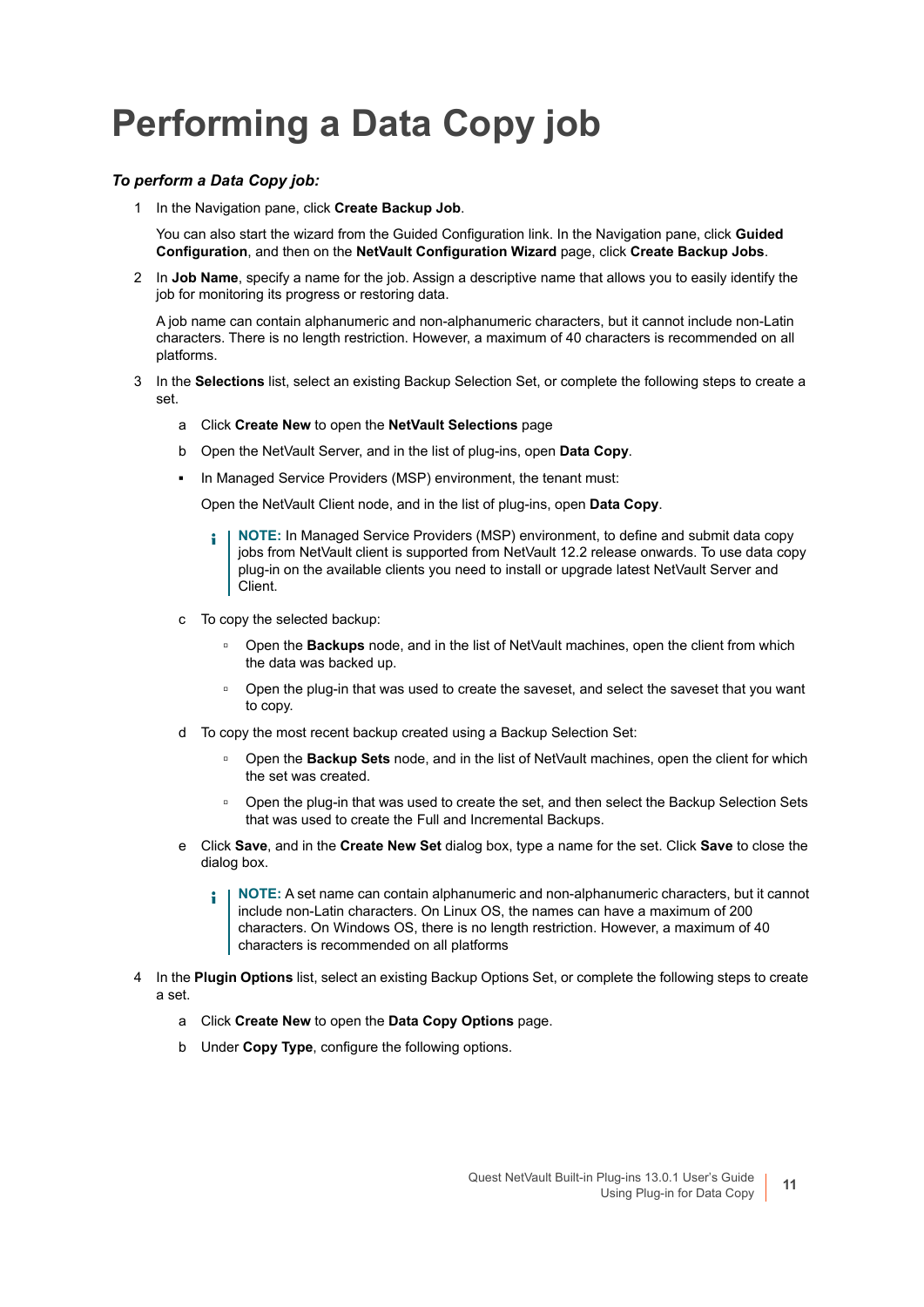| Option                                   | <b>Description</b>                                                                                                                                                                                                                                                                                                                                                                                                                                                                                                                                                                                                                    |
|------------------------------------------|---------------------------------------------------------------------------------------------------------------------------------------------------------------------------------------------------------------------------------------------------------------------------------------------------------------------------------------------------------------------------------------------------------------------------------------------------------------------------------------------------------------------------------------------------------------------------------------------------------------------------------------|
| Copy a full backup to<br>produce a new   | This option is recommended when you want to create a copy for off-site<br>storage.                                                                                                                                                                                                                                                                                                                                                                                                                                                                                                                                                    |
| independent copy of the<br>data          | The Data Copy method breaks down the backup into segments and copies<br>the segments to the backup device. During restore, either the primary<br>backup or the secondary copy is used to recover data. The segments from<br>the primary backup and secondary copy are not interchangeable. Therefore,<br>it is possible to enable encryption for the Data Copy when the primary copy<br>is unencrypted. This option is useful when you want to use the deduplication<br>option for the primary backups.                                                                                                                               |
|                                          | The Data Copy option can be used to create a copy of the Full as well as<br>Incremental Backups. This method removes all links between the Full and<br>Incremental Backups, and allows you to set a new retention period for the<br>copy.                                                                                                                                                                                                                                                                                                                                                                                             |
|                                          | <b>NOTE:</b> Before creating a Data Copy of regular Incremental Backup, you<br>must have created a copy of the initial Full Backup and the previous<br>Incremental Backups in the backup sequence. Otherwise, the plug-in reports<br>an error. For more information, see Important notes.                                                                                                                                                                                                                                                                                                                                             |
| Duplicate a backup                       | This option is recommended when you want to migrate the saveset to<br>different media.                                                                                                                                                                                                                                                                                                                                                                                                                                                                                                                                                |
|                                          | The Duplicate method creates an exact copy which is linked to the original<br>backup. This method breaks down the backup into segments and copies the<br>segments to the storage device. During restore, the segments from the<br>primary backup and secondary copy are interchangeable. As it is not<br>possible to mix unencrypted segments with encrypted segments during<br>restore, you cannot enable or disable encryption for the Duplicate. If the<br>original saveset is encrypted, the Duplicate method creates an encrypted<br>copy. If the original saveset is not encrypted, this method creates an<br>unencrypted copy. |
|                                          | This option can be used to create a copy of the Full as well as Incremental<br>Backups. The savesets created using the Duplicate method automatically<br>share the original saveset's name and reference.                                                                                                                                                                                                                                                                                                                                                                                                                             |
|                                          | <b>NOTE:</b> When restoring copies of Incremental Backups, NetVault requires<br>the original Full Backup. On the Create Restore Job page, only one saveset<br>is listed for the original and duplicate backup.                                                                                                                                                                                                                                                                                                                                                                                                                        |
| Use saveset name from<br>original backup | By default, the plug-in assigns a new saveset name to a copy created using<br>the Copy a full backup to produce a new independent copy of the data<br>option. This name is derived from the Job Name.                                                                                                                                                                                                                                                                                                                                                                                                                                 |
|                                          | If you want to use the original saveset name for such copies, select this<br>check box.                                                                                                                                                                                                                                                                                                                                                                                                                                                                                                                                               |
| Allow streams to share<br>media          | This check box is not selected by default. You can use this option with the<br>Duplicate a backup method.                                                                                                                                                                                                                                                                                                                                                                                                                                                                                                                             |
|                                          | When creating a Duplicate of a multi-stream backup, you can use this option<br>to convert multiple data streams into a sequential data stream. If you do not<br>select this check box, each stream is written separately.                                                                                                                                                                                                                                                                                                                                                                                                             |
|                                          | If you are using a disk-based device to store the Duplicate backup, multiple<br>streams are recommended. For such jobs, there is no need to select this<br>check box.                                                                                                                                                                                                                                                                                                                                                                                                                                                                 |
|                                          | If you do not select the Allow Streams to Share Media check box for tape<br>devices, each data stream targets a separate media item. Any tape that is<br>used to write a stream is excluded from the allowable media items. If enough<br>tapes are not available for the job, the job fails. When using tape devices to<br>store the Duplicate backups, you can select this check box to use minimal<br>media items.                                                                                                                                                                                                                  |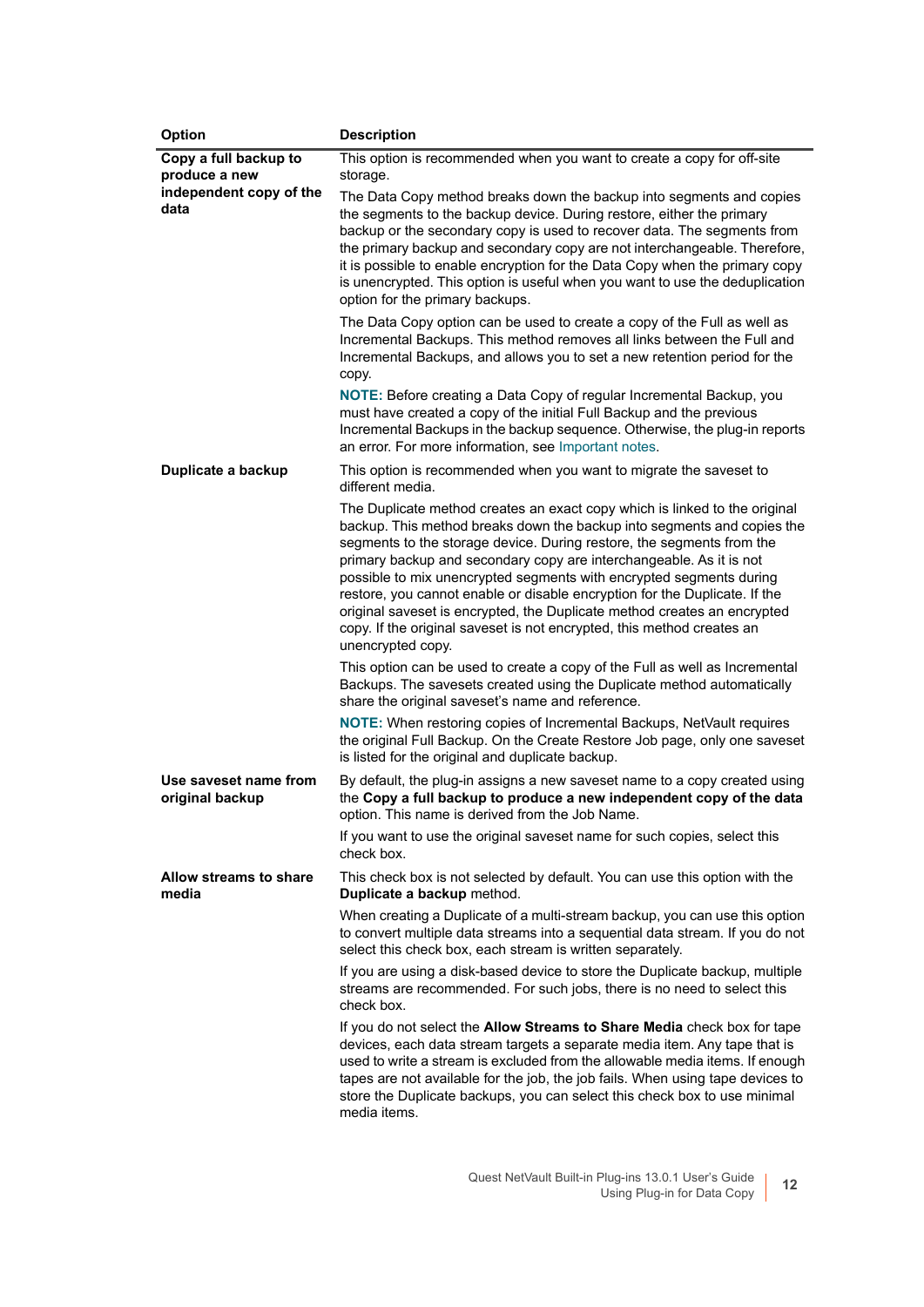| Option                                            | <b>Description</b>                                                                                                                                                                                                                                                        |
|---------------------------------------------------|---------------------------------------------------------------------------------------------------------------------------------------------------------------------------------------------------------------------------------------------------------------------------|
| Automatically get a set's<br>last full backup     | You can use this option with the Backup Sets method to create a copy of<br>the last Full Backup that was performed using a particular Backup Selection<br>Set.                                                                                                            |
|                                                   | The Incremental Backups are not copied when you select this option.                                                                                                                                                                                                       |
| Use a set's most recent<br>job regardless of type | You can use this option with the Backup Sets method to create a copy of<br>the last backup, regardless of its type (Full or Incremental Backup).                                                                                                                          |
|                                                   | This option allows you to create copies of Incremental Backups.                                                                                                                                                                                                           |
|                                                   | NOTE: When you use this option, you must run the data copy job before the<br>next primary backup (Full or Incremental) for that backup sequence is run;<br>otherwise, the plug-in creates a copy of that primary backup.                                                  |
| Tagname                                           | When you create multiple copies of an Incremental Backup Sequence, you<br>must provide a tag can be used to identify each copy. A tag can contain any<br>string value. Without a tag, the plug-in cannot distinguish between the<br>multiple copies of a backup sequence. |
|                                                   | On the data selection page for restore, the savesets created with the Plug-in<br>for Data Copy are labeled as follows:                                                                                                                                                    |
|                                                   | $\bullet$<br>Data copies created without a tag:                                                                                                                                                                                                                           |
|                                                   | <saveset name=""> - DataCopy of <selection name="" set=""></selection></saveset>                                                                                                                                                                                          |
|                                                   | (Saveset <#>) <timestamp></timestamp>                                                                                                                                                                                                                                     |
|                                                   | Data copies created with a tag:<br>$\bullet$                                                                                                                                                                                                                              |
|                                                   | <saveset name=""> - DataCopy of <saveset #="">, Tag<br/>'<user taq="">' (Saveset &lt;#&gt;) <timestamp></timestamp></user></saveset></saveset>                                                                                                                            |
|                                                   | Example:                                                                                                                                                                                                                                                                  |
|                                                   | The following example explains how to use this option.                                                                                                                                                                                                                    |
|                                                   | Create a Backup Selection Set, and perform a Full Backup using the<br>$1 \quad$<br>set.                                                                                                                                                                                   |
|                                                   | 2 Create a copy of the set using device 1. While creating the copy,<br>specify a unique Tagname on the Data Copy Options page.                                                                                                                                            |
|                                                   | Create a second copy of the set using device 2. While creating the<br>3<br>copy, specify a unique Tagname on the Data Copy Options page.                                                                                                                                  |
|                                                   | Perform an Incremental Backup for the set.<br>4                                                                                                                                                                                                                           |
|                                                   | 5<br>Repeat steps 2 and 3 for the Incremental Backup.                                                                                                                                                                                                                     |
|                                                   | On the data selection page for restore job, both the original backup<br>6.<br>and two copies of the backup sequence are displayed.                                                                                                                                        |
|                                                   | To restore data from a specific copy, select the applicable saveset.<br>7<br>You can identify a copy using its Tagname.                                                                                                                                                   |
|                                                   | $\mathbf{r}$ , $\mathbf{r}$ , $\mathbf{r}$ , $\mathbf{r}$ , $\mathbf{r}$ , $\mathbf{r}$ , $\mathbf{r}$                                                                                                                                                                    |

c Configure the required additional options.

| <b>Option</b>                               | <b>Description</b>                                                                                                                                                                                                                                                                                                                                                                                                                                                                                                                                                |
|---------------------------------------------|-------------------------------------------------------------------------------------------------------------------------------------------------------------------------------------------------------------------------------------------------------------------------------------------------------------------------------------------------------------------------------------------------------------------------------------------------------------------------------------------------------------------------------------------------------------------|
| <b>Migrate (Discard original</b><br>backup) | To migrate the backup instead of creating a copy, select this check box. After<br>copying the data, NetVault deletes the index for the original backup.                                                                                                                                                                                                                                                                                                                                                                                                           |
|                                             | <b>NOTE:</b> When creating copies of the Plug-in for FileSystem backups, the<br><b>Migrate</b> option can only be selected for Full Backups that do not have any<br>associated Incremental or Differential Backups. If you select this option for a<br>Full Backup that has an associated Incremental or Differential Backup,<br>NetVault creates the secondary copy successfully, but it does not delete the<br>index for the primary or original backup. For such backups, after creating the<br>copy, you must manually retire the primary or original backup. |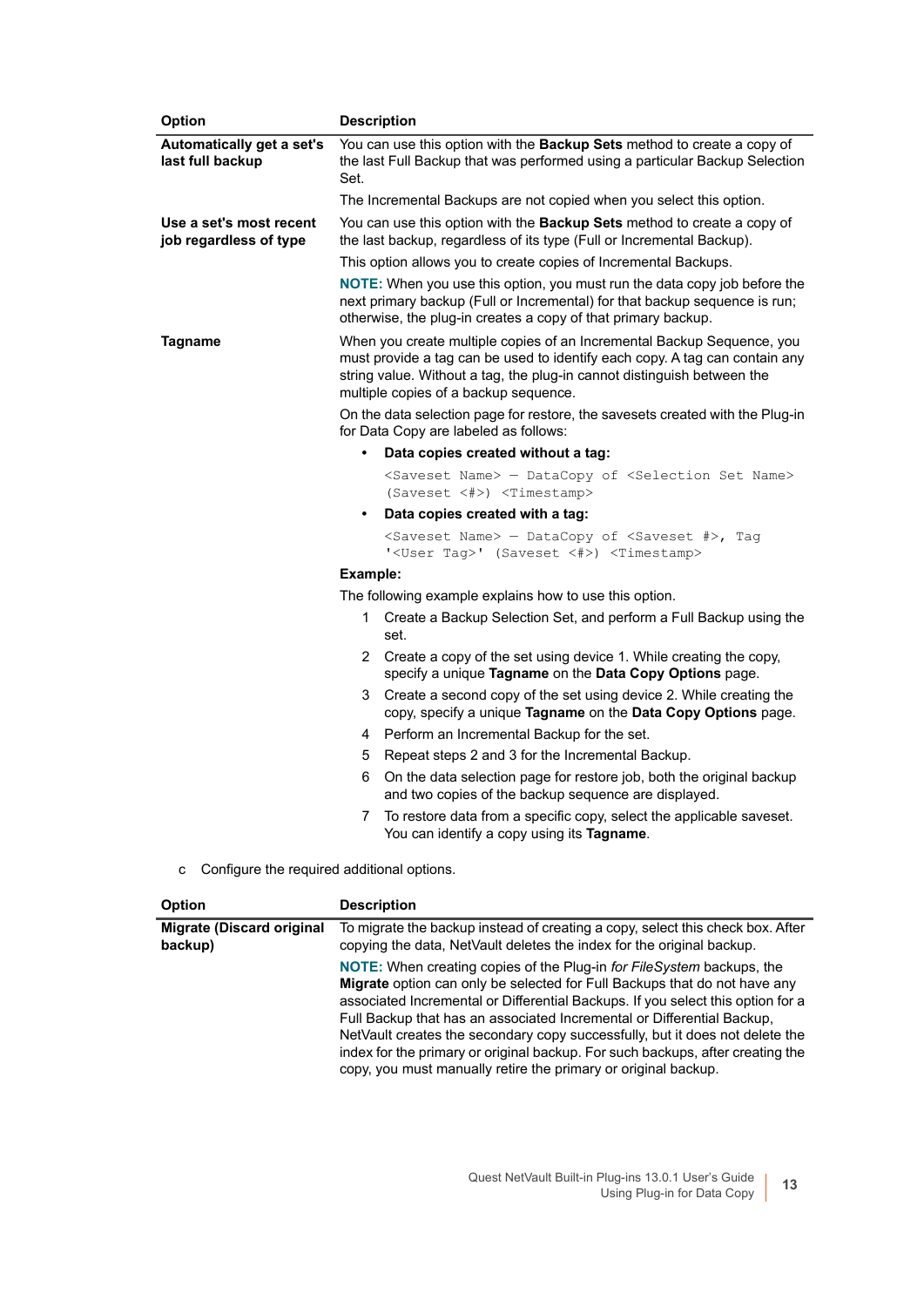| Option                                                                    | <b>Description</b>                                                                                                                                                                                                                                                                               |
|---------------------------------------------------------------------------|--------------------------------------------------------------------------------------------------------------------------------------------------------------------------------------------------------------------------------------------------------------------------------------------------|
| Use optimised replication<br>between devices that<br>support this feature | Optimized replication enables transfer of deduplicated data directly from one<br>device to another device of the same type during a Data Copy or Duplicate<br>operation. It provides an efficient method to create secondary copies and<br>offers the following advantages:                      |
|                                                                           | Copies data in its deduplicated form, which greatly reduces the<br>$\bullet$<br>amount for data transferred over the network.                                                                                                                                                                    |
|                                                                           | Copies data directly from the source to the destination without using<br>$\bullet$<br>any resources on the NetVault Server.                                                                                                                                                                      |
|                                                                           | The following storage devices support optimized replication:                                                                                                                                                                                                                                     |
|                                                                           | <b>Quest DR Series Systems:</b> To perform optimized replication, both<br>the source and target Quest DR Series systems must be running the<br>same release version of the DR OS. Replication is not supported<br>between systems that run different releases of the OS.                         |
|                                                                           | For example, to replicate data from a source system that is running<br>DR OS 3.x, the target system must be running the same OS release<br>version. Replication is unsuccessful if the target system is running<br>DR OS release 2.0.x or 3.0.x.                                                 |
|                                                                           | NOTE: When optimized replication and backups are performed<br>simultaneously on a Quest DR Series system, the backup throughput is<br>affected.                                                                                                                                                  |
|                                                                           | Quest QoreStor: Supported only on Linux.<br>$\bullet$                                                                                                                                                                                                                                            |
|                                                                           | NetVault SmartDisk devices: To perform optimized replication, you<br>$\bullet$<br>require NetVault SmartDisk 2.0 or later.                                                                                                                                                                       |
|                                                                           | If the login credentials configured for the source and destination<br>NetVault SmartDisk Servers do not match, replication fails. To<br>ensure a successful replication, do one of the following:                                                                                                |
|                                                                           | - Disable WebDAV authentication on both NetVault SmartDisk<br>Servers.                                                                                                                                                                                                                           |
|                                                                           | - Enable WebDAV authentication only on the source server.                                                                                                                                                                                                                                        |
|                                                                           | - Configure the same login credentials on both servers.                                                                                                                                                                                                                                          |
|                                                                           | <b>NOTE:</b> When copying a backup from a NetVault SmartDisk to a different<br>device type (for example, VTL, Quest DR Series System, or Data Domain<br>System), you must clear this check box. If you do not clear this check box,<br>the Data Copy or Duplicate job fails or stops responding. |
|                                                                           | DD Boost-enabled Data Domain Systems: The secondary copy<br>backups between two DD Boost-Enabled Data Domain Systems use<br>the managed file-level replication feature provided by DD Boost.                                                                                                     |
|                                                                           | File-level replication requires the DD Boost Replicator license, which<br>must be installed on both the source and destination Data Domain<br>systems.                                                                                                                                           |
|                                                                           | <b>NOTE:</b> If the source and target Data Domain systems are running different<br>versions of the Data Domain OS, then for replication to be successful, the<br>target system must be running the higher version of the OS.                                                                     |
| <b>Acquire Source Media</b><br>before Target Media                        | When you select this check box, the Plug-in for Data Copy tries to acquire<br>the source media before it attempts to acquire the target media for the Data<br>Copy and Duplicate backups.                                                                                                        |
| <b>Maximum Streams for</b><br>Data Copy                                   | Type or select the maximum number of parallel streams that can be<br>generated for the Data Copy job. By default, a single data stream is<br>generated to copy the data items in a sequential manner.                                                                                            |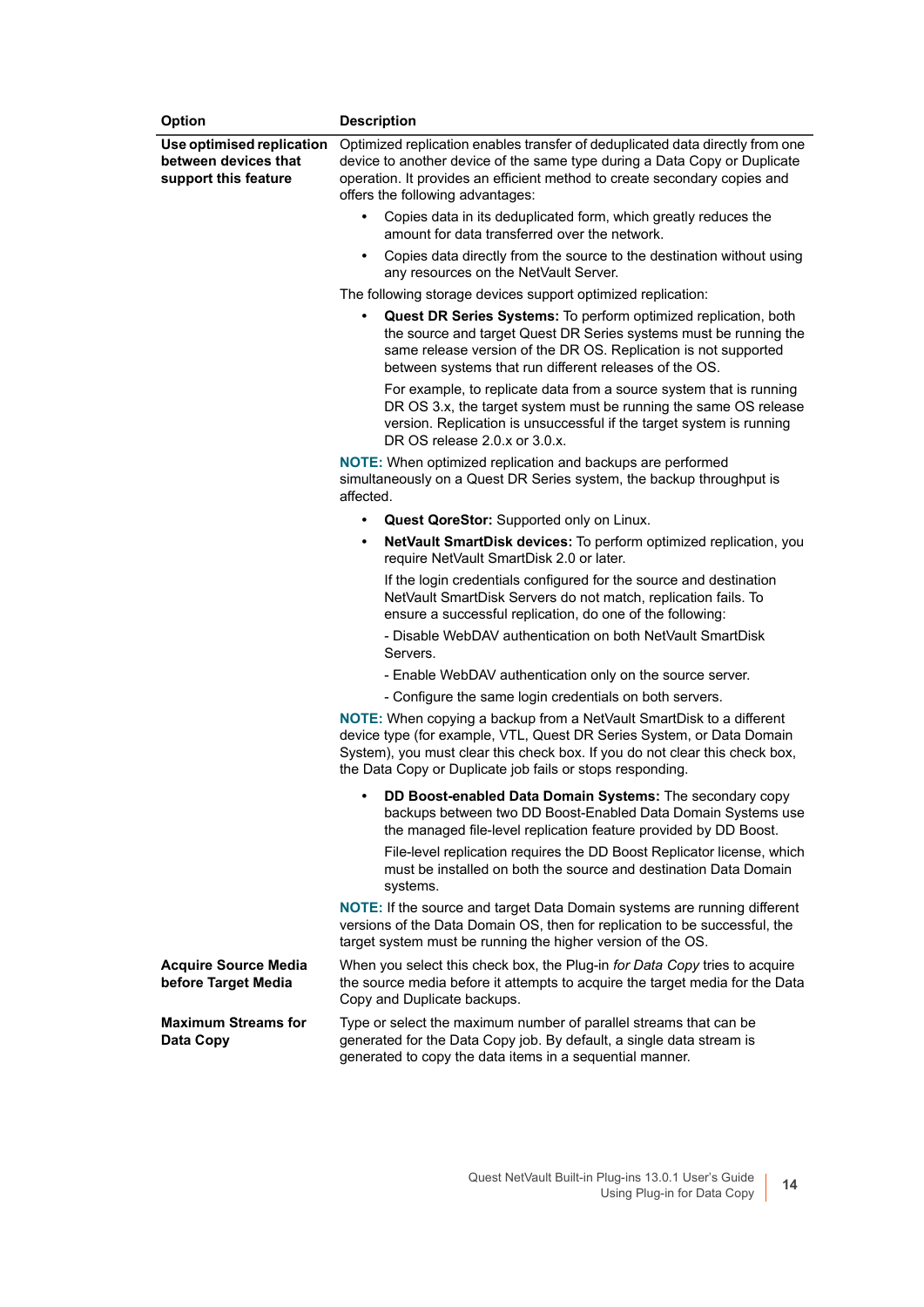| <b>Option</b>                | <b>Description</b>                                                                                                                                                                                                                                                                                                                                                                                                                                                                     |
|------------------------------|----------------------------------------------------------------------------------------------------------------------------------------------------------------------------------------------------------------------------------------------------------------------------------------------------------------------------------------------------------------------------------------------------------------------------------------------------------------------------------------|
| <b>Media Request Timeout</b> | Type or select the amount of time NetVault waits for the backup media. This<br>timeout value is specified in number of minutes. If the required piece of<br>media is not available within the specified interval, the job is aborted.                                                                                                                                                                                                                                                  |
|                              | The default value is 10 minutes. If you set the value to zero (0), the Data<br>Copy job waits indefinitely until the media is provided or the job is manually<br>aborted.                                                                                                                                                                                                                                                                                                              |
|                              | The maximum timeout period that can be set is 1440 minutes (24 hours),<br>which ensures that current instance is aborted before NetVault runs the next<br>instance of a Daily job.                                                                                                                                                                                                                                                                                                     |
|                              | <b>NOTE:</b> The media request timeout for Phase 1 Data Copy jobs (created<br>using the Plug-in for Data Copy) is controlled by the Media Request<br><b>Timeout</b> setting in the Backup Options Set; it is not controlled by the Media<br><b>Request Timeout</b> setting in the Target Set. The media request timeout for<br>Phase 2 (Secondary Copy) Data Copy and Duplicate jobs is controlled by<br>the <b>Media Request Timeout</b> specified in the Backup Advanced Options Set |
| Run data copy on client      | By default, the Data Copy job runs on the NetVault Server. To run the job on<br>a different NetVault machine, select the client in the list.                                                                                                                                                                                                                                                                                                                                           |

d Under **Backup Life**, configure the following options.

| <b>Option</b>                                  | <b>Description</b>                                                                                                                                                                                                                                    |
|------------------------------------------------|-------------------------------------------------------------------------------------------------------------------------------------------------------------------------------------------------------------------------------------------------------|
| Use originals life                             | To use the original saveset's retention period, select this option.                                                                                                                                                                                   |
| Use 'Backup Life' on<br>'Advanced Options' tab | To set a different retention period for the data copy, select this option, and<br>then specify the retention period in the Backup Advanced Options set. For<br>more information about these options, see the Quest NetVault<br>Administrator's Guide. |

e The **Snapshot Options** can be used with the Data Copy method (**Copy a full backup to produce a new independent copy of the data** option).

When creating a copy of a backup that uses persistent snapshots, you can configure the Plug-in for Data Copy to create a saveset copy on the disk- or tape-based storage device, and optionally retain references to the original snapshots or remove the references.

| <b>Option</b>                | <b>Description</b>                                                                                                                                                                                 |
|------------------------------|----------------------------------------------------------------------------------------------------------------------------------------------------------------------------------------------------|
| Remove snapshot<br>reference | Use this option to create a copy of the saveset without including any<br>references to the original snapshots.                                                                                     |
| Keep snapshot reference      | Use this option to create a copy of the saveset and include references to the<br>original snapshots in the backup index.                                                                           |
|                              | When restoring data from a copy, the plug-in tries to mount and restore data<br>from the snapshots.                                                                                                |
|                              | When such copies are used to restore data, the plug-ins try to restore data<br>from the original snapshots; the copy stored on the storage media is used<br>only if the snapshots are unavailable. |

**NOTE:** The **Snapshot Options** are ignored if the saveset selected for Data Copy does not have any i associated snapshots. These options are not available for Phase 2 Data Copy backups.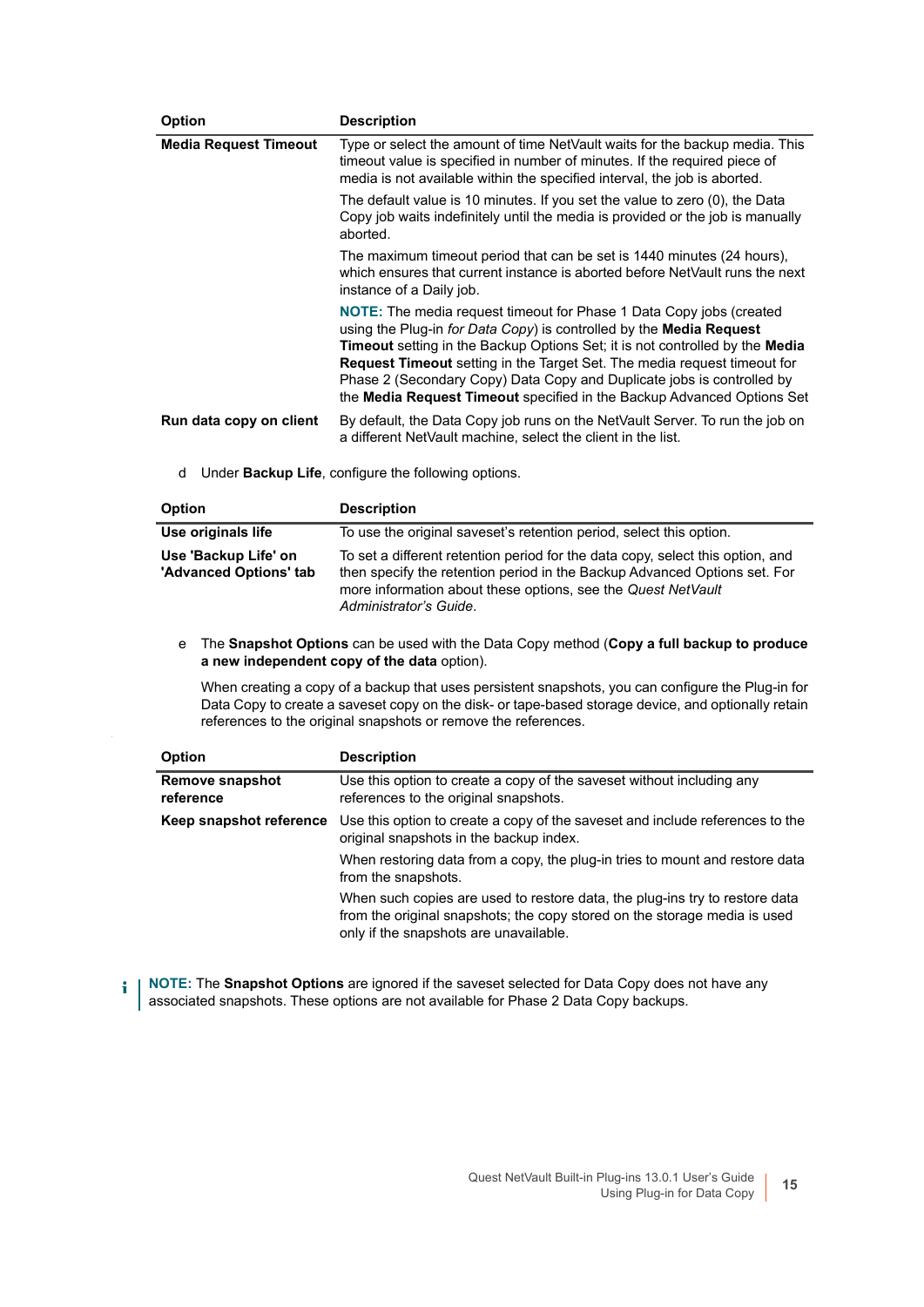f To run multi-stream jobs, configure the following options.

| <b>Option</b>                           | <b>Description</b>                                                                                                                                                                                                                                                                                                                                                                                                                                                                         |
|-----------------------------------------|--------------------------------------------------------------------------------------------------------------------------------------------------------------------------------------------------------------------------------------------------------------------------------------------------------------------------------------------------------------------------------------------------------------------------------------------------------------------------------------------|
| <b>Maximum Streams for</b><br>Data Copy | Type the maximum number of parallel streams that can be generated for the<br>Data Copy job.                                                                                                                                                                                                                                                                                                                                                                                                |
| <b>Media Request Timeout</b>            | Type or select the amount of time NetVault waits for the backup media. This<br>timeout value is specified in number of seconds. If the required piece of<br>media is not available within the specified interval, the job is aborted.                                                                                                                                                                                                                                                      |
|                                         | The default value is 10 minutes. If you set the value to zero (0), the Data<br>Copy job waits indefinitely until the media is provided or the job is manually<br>aborted.                                                                                                                                                                                                                                                                                                                  |
|                                         | The maximum timeout period that can be set is 1440 minutes (24 hours),<br>which ensures that current instance is aborted before NetVault runs the next<br>instance of a Daily job.                                                                                                                                                                                                                                                                                                         |
|                                         | <b>NOTE:</b> The media request timeout for Phase 1 Data Copy jobs (created<br>using the Plug-in for Data Copy) is controlled by the <b>Media Request</b><br><b>Timeout</b> setting in the Backup Options Set; it is not controlled by the Media<br><b>Request Timeout</b> setting in the Target Set. The media request timeout for<br>Phase 2 (Secondary Copy) Data Copy and Duplicate jobs is controlled by<br>the Media Request Timeout specified in the Backup Advanced Options<br>Set. |

- g Click **Save**, and in the **Create New Set** dialog box, type a name for the set. Click **Save** to close the dialog box.
- 5 Select or create the Schedule Set, Source Set, Target Set, and Advanced Options Set. For more information about these sets, see the *Quest NetVault Administrator's Guide*.
	- **NOTE:** When performing Duplicate and Data Copy backups, you cannot use media items that ÷ contain the original saveset or a copy of the same backup. NetVault excludes these media items to ensure that copies and original backup do not exist on the same media item. The concept of media does not apply to disk-based devices. If the original saveset is stored on a disk-based device, NetVault does not exclude that device when you run a Duplicate or Data Copy job for that backup.
	- **NOTE:** When performing multi-stream backups, do not select the **Ensure backup is the first on the**  ÷ **target media** check box. If you select this check box for multi-stream backups, each data stream targets a separate piece of media to exist as the first backup on the media item. Thus, if a backup generates five streams, the job tries to obtain five blank or new media items. This option does not apply to disk-based storage devices.
- 6 To submit the job for scheduling, click **Save & Submit**. You can monitor the job progress from the **Job Status** page and view the logs from the **View Logs** page.

To save the job definition without scheduling it, click **Save**. You can view, edit, or run this job from the **Manage Job Definitions** page. This job is not displayed on the **Job Status** page until you submit it.

For more information about **Job Status**, **View Logs**, and **Manage Job Definitions**, see the *Quest NetVault Administrator's Guide*.

### <span id="page-15-0"></span>**Important notes**

- **•** Data Copy or Duplicate of a persistent snapshot only backup, copies only the index and does not create the redundant copy of the data.
- **•** When you create a Data Copy of any backup sequence, you must create a copy of each backup in the sequence to maintain data integrity of the copy. If you try to create a copy of an Incremental Backup without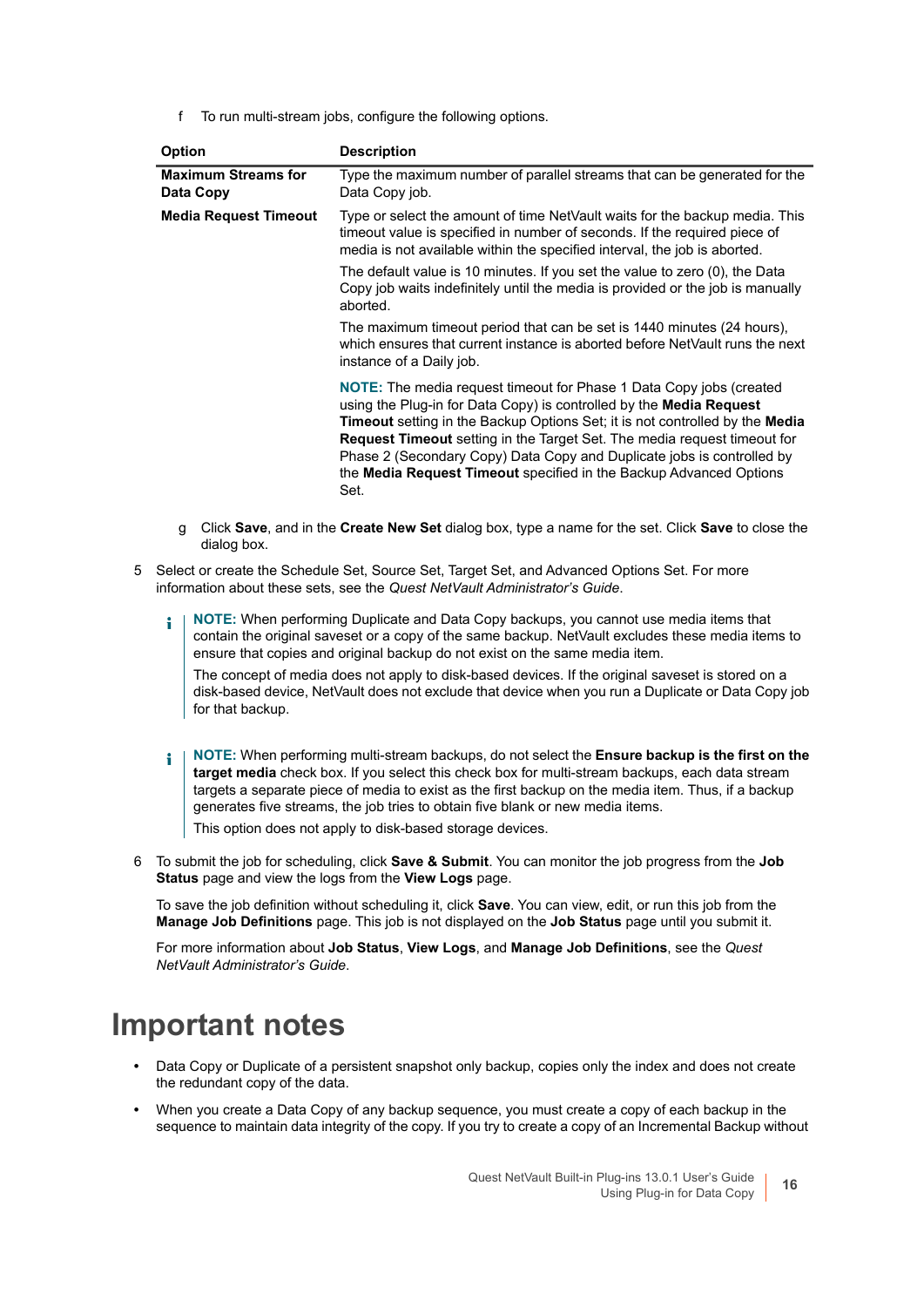creating a copy of the original Full Backup or previous Incremental Backup, the job reports the following error and fails:

"Cannot DataCopy this incremental as the previous DataCopied backup it depends on is missing. Please ensure the entire series has been DataCopied."

- **•** The Plug-in *for FileSystem* supports two types of Incremental Backups: Regular Incremental Backups and Dump Type Incremental Backups.
	- **▪** Regular Incremental Backups are linked to the initial Full Backup and the previous Incremental Backups. Before creating a Data Copy of a regular Incremental Backup, you must have created a copy of the initial Full Backup and the previous Incremental Backups in the backup sequence. Otherwise, the plug-in reports an error.
	- **▪** Dump Type Incremental Backups are standalone Incremental Backups. You can copy these backups without creating a copy of any other backup in the backup sequence.
- **•** The Advanced Backup Option **Enable Encryption** can be used only with the **Copy a full backup to produce a new independent copy of the data** option.

If the primary copy is encrypted, the Data Copy method automatically creates an encrypted saveset whether you select the **Enable Encryption** check box or not. Therefore, this option is only useful when you want to create an encrypted secondary copy from an unencrypted primary copy.

Encrypted primary backups are not encrypted again if you select the **Enable Encryption** check box.

To restore data from an encrypted Data Copy, you must use the primary copy's Encryption Key

- **•** The option **Automatically get a set's last full backup** is incompatible with the backups performed using NetVault Plug-in *for NetWare*. The Plug-in *for Data Copy* creates a copy of the last backup regardless of its type (Full or Incremental).
- **•** The Plug-in *for Data Copy* cannot distinguish between the NDMP Level 0 Full Backup and Levels 1–9 Incremental Backups. An NDMP backup of any level appears as Full Backup to the Plug-in *for Data Copy*. So, if you are trying to make a copy of the latest saveset, and you have selected the options **Copy a full backup to produce a new independent copy of the data** and **Automatically get a set's last full backup**, the Plug-in *for Data Copy* still creates a copy of the last backup (of any level). It does not create a copy of the Level 0 backup for that Backup Selection Set.
- **•** On NetVault Server 10.0.5 and later, the Plug-in *for Data Copy* creates index version 4, which is incompatible with earlier versions of NetVault. A client running NetVault 10.0.1 or an earlier version cannot read these index files. To restore Data Copy savesets generated from NetVault Server 10.0.5 or later, the client must also be running NetVault 10.0.5 or later.

## <span id="page-16-0"></span>**Restoring a Data Copy**

For a restore job, you can use either the original saveset or a Data Copy. The procedure for restoring data is the same for the original saveset and the data copy saveset, and depends on the plug-in used to create the original saveset. For information about restoring the data, see the relevant plug-in user's guide.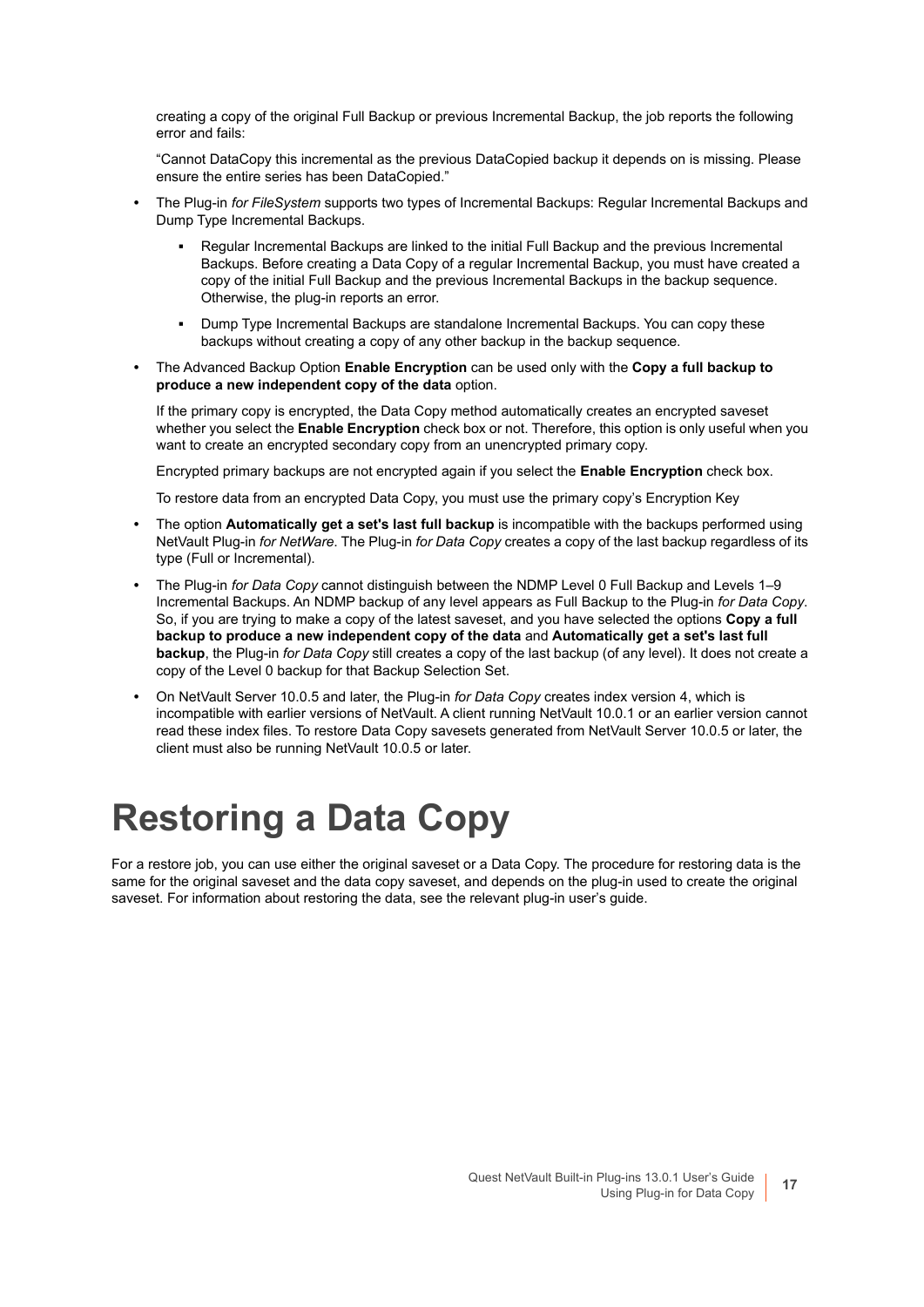## **Using** *Plug-in for Encryption*

- <span id="page-17-0"></span>**•** [About Plug-in for Encryption](#page-17-1)
- **[Encryption strategy overview](#page-17-2)**
- **•** [Configuring default settings](#page-20-0)
- **•** [Encrypting all backups](#page-20-1)
- **•** [Performing job-level encryption](#page-20-2)

## <span id="page-17-1"></span>**About Plug-in** *for Encryption*

NetVault offers three encryption options:

- **CAST-128:** CAST-128 is a 12- or 16-round Feistel network with a 64-bit block size and a key size of between 40 to 128 bits, but only in 8-bit increments.
- **CAST-256:** CAST-256 uses the same elements as CAST-128, but it is adapted for a block size of 128 bits — twice the size of its 64-bit predecessor. Acceptable key sizes are 128, 160, 192, 224 and 256 bits. CAST-256 is composed of 48 rounds, sometimes described as 12 "quad-rounds", arranged in a generalized Feistel network.
- **AES-256:** Advanced Encryption Standard (AES) is an encryption standard adopted by the U.S. government. The standard consists of three block ciphers, AES-128, AES-192, and AES-256. Each AES cipher has a 128-bit block size, with key sizes of 128, 192 and 256 bits, respectively.
- **NOTE:** The CAST-128 and CAST-256 encryption algorithms do not comply with the requirements of the ÷ United States Federal Information Processing Standard (FIPS). These algorithms are provided for the restoration of legacy data. For FIPS compliance, use the AES-256 algorithm.

These options encrypt and transfer data across the network to the backup device, where the data remains encrypted until restored to the client. If encryption is only required for secondary storage, job-level encryption offers the choice of encrypting only the secondary copy while the primary backup remains unencrypted to shrink the backup window. When using disk-based storage devices, job-level deduplication allows you to separate deduplicated from nondeduplicated unencrypted data for optimal deduplication ratios and performance.

For a list of NetVault Plug-ins that are incompatible with the Plug-in *for Encryption*, see the respective release notes.

## <span id="page-17-2"></span>**Encryption strategy overview**

When defining an encryption strategy, you must determine the following:

- **•** Which backups are encrypted.
- **•** Which encryption algorithm is required.
- **•** Whether encryption is required for primary backups or secondary backups.
- **•** Whether encryption is enabled for all backups or on a per-job basis.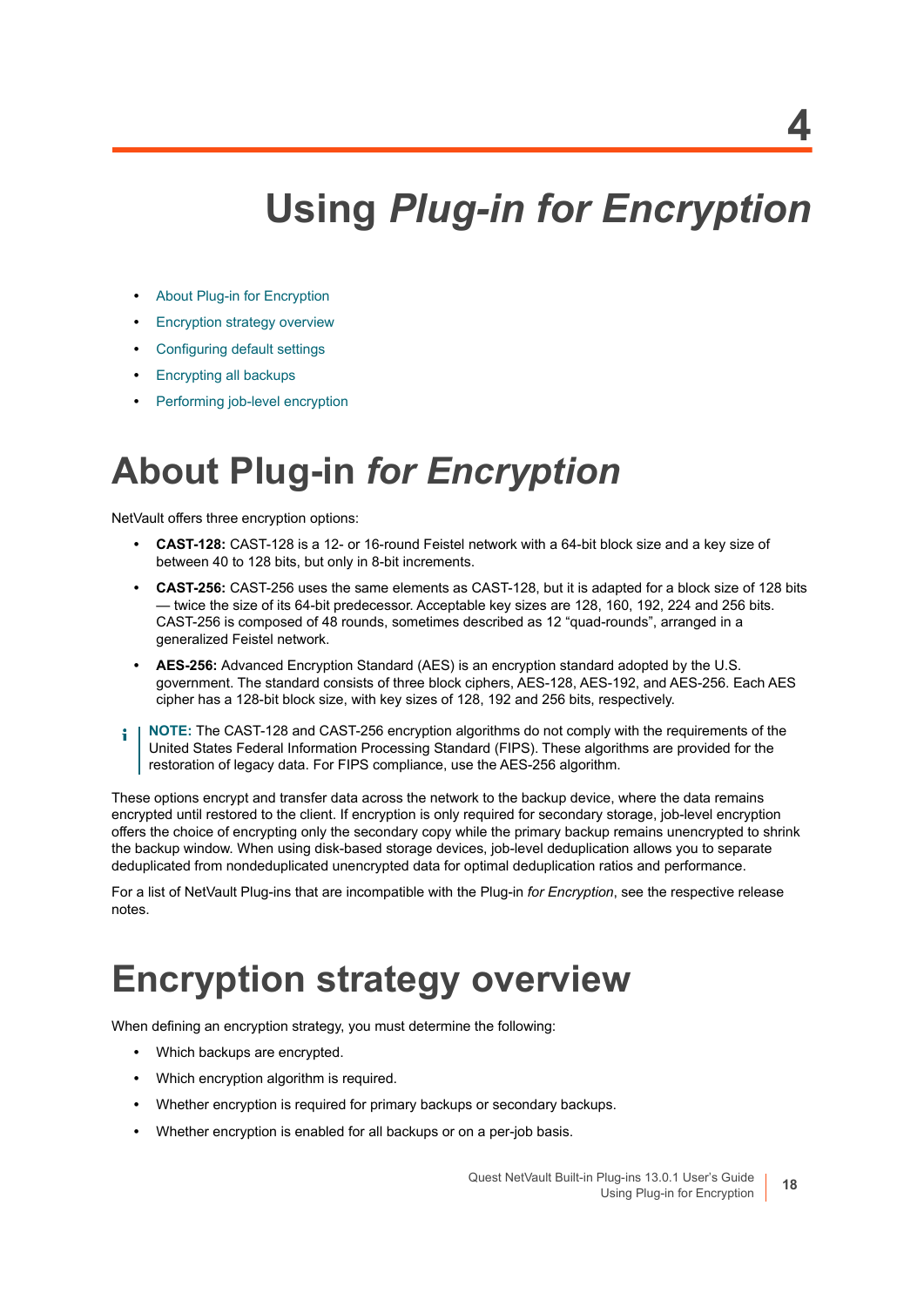### <span id="page-18-0"></span>**Selecting which backups to encrypt**

NetVault performs software-based encryption. The backup stream is encrypted using the selected algorithm by the NetVault Server or Client for which the plug-in is enabled. The encrypted data stream is transferred over the network to the backup device where it remains encrypted. During restore, the encrypted backup is transferred from the backup device to the targeted NetVault Client, where the plug-in completes the decryption.

**Figure 1. Encrypted backup and restore path**



The backup encryption and decryption processes are performed by the plug-in on the NetVault Server or Client. These processes use resources on the machine. The encryption process lengthens the time it takes to perform backups, while the decryption process lengthens the time it takes to perform restores. The impact to the performance of the client, backup window, and restore time should be considered when deciding which backups must be encrypted. In summary, backups should only be encrypted when security requirements outweigh the impact to performance, backup windows, and restore times.

### <span id="page-18-1"></span>**Selecting the encryption algorithm**

NetVault provides multiple algorithms that can be used to encrypt and decrypt backups. While each NetVault Client can use a different encryption algorithm, all backups from a particular client must use the same algorithm.

The same encryption algorithm that was used during backup must be used during restores. It is possible to use a different algorithm from this point forward than was previously used. However, when restoring backups that used the previous algorithm, the NetVault Server or Client must be configured to specify the algorithm used by the backup to restore data successfully. For example, if previous backups used the CAST-128 algorithm while current backups are using the AES-256 algorithm, the plug-in must be configured on the server or client to use the CAST-128 algorithm when restoring a backup that was taken using that algorithm; otherwise, restore fails.

### <span id="page-18-2"></span>**Encrypting primary or secondary backups**

A backup job consists of one or optionally two phases — Primary Backup and Secondary Copy. The primary backup is the backup of data stream to the selected backup device. These backups are performed to local storage devices to enable faster restores. The Secondary Copy is a Duplicate or Data Copy of the primary backup to a different backup device. These backups are targeted to remote disk-based storage devices or physical tape libraries whose tapes are stored offsite for disaster recovery purposes.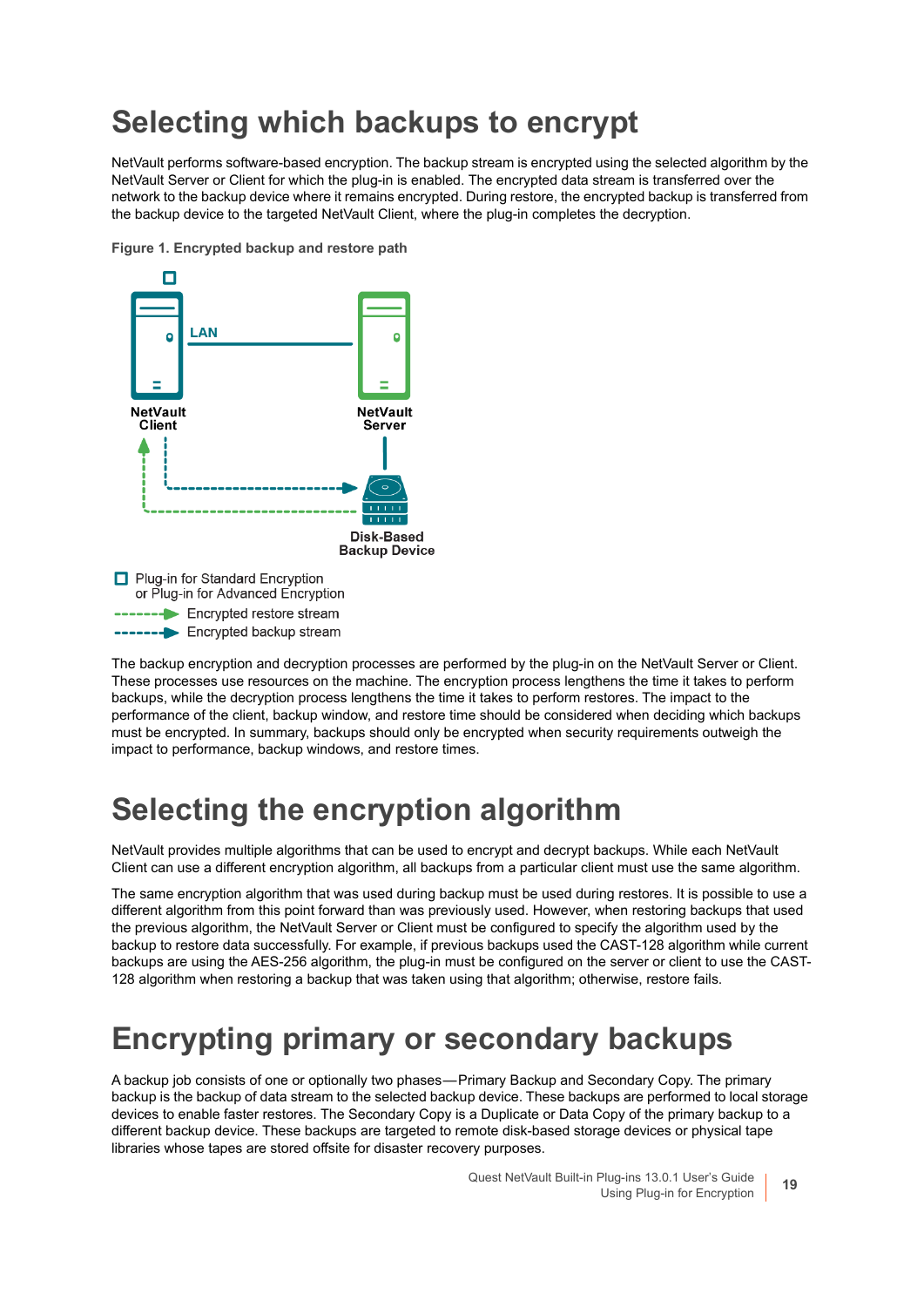Your security requirements dictate whether you require encryption for both the primary backups and the secondary copies. For example, if the security requirements dictate that only the backups that leave the corporate network require encryption (such as those backups stored on physical tapes in a remote location), encrypt the secondary copy backups that target the physical tape libraries. However, if the security requirements dictate that data must be encrypted while it transfers across the network or while it is stored on a disk-based backup device even if the disk-based backup device is located within the corporate network—encrypt both the primary backup and secondary copy.

Encrypted data does not deduplicate well. Therefore, encrypting only the secondary copy backup is beneficial when the primary backups are performed to storage devices that support deduplication. This approach lets you take advantage of both encryption and deduplication by deduplicating the primary backup and encrypting the secondary copy.



**Figure 2. Unencrypted primary backups and encrypted secondary copy backups**

□ Plug-in for Standard Encryption or Plug-in for Advanced Encryption

- ------ Unencrypted primary backup data path
- **-----** Encrypted secondary copy data path

### <span id="page-19-0"></span>**Encrypting all or specific backups**

The Plug-in *for Encryption* lets you enable encryption for all backups on the NetVault Server or Client where a plug-in is installed, or enable encryption only for specific jobs. Encryption can also be enabled only for the primary backup or the secondary copies. This approach lets you take advantage of both encryption and deduplication. For example, you can deduplicate the primary backup and encrypt the secondary copy.

The job-level encryption option can be used in the following situations:

- **•** When any plug-in installed on the server or client is incompatible with the Plug-in *for Encryption*.
- **•** Only specific backups on the server or client require encryption.
- **•** Primary backups do not require encryption while secondary backups for offsite protection require encryption.
- **•** Primary backups are targeted to storage devices that support deduplication.

The NetVault Server and Client should only be configured to encrypt all its backups in the following situations:

- **•** All plug-ins installed on the server or client are compatible with the Plug-in *for Encryption*.
- **•** All backups from the server or client require encryption.
- **•** Both primary and secondary backups require encryption.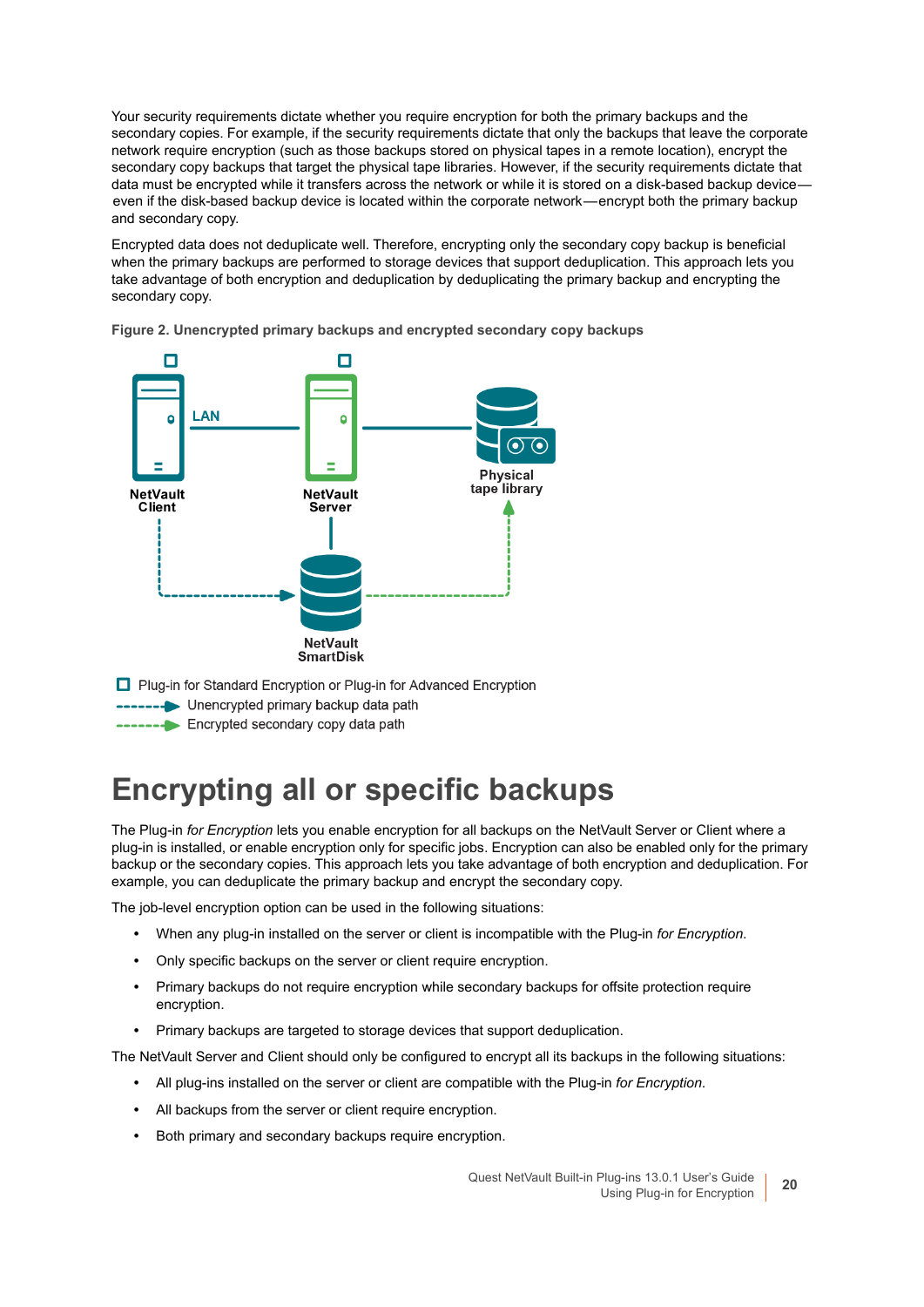**•** Backups are not selected for deduplication.

## <span id="page-20-0"></span>**Configuring default settings**

- 1 In the Navigation pane, click **Change Settings**.
- 2 On the **Configuration** page, click **Server** or **Client Settings**, as applicable.
- 3 Under **Plugins**, click **Encryption**.
- 4 Configure the following settings.

| <b>Setting</b>                                   | <b>Description</b>                                                                                                                                                                                                                                                                                                                                        |
|--------------------------------------------------|-----------------------------------------------------------------------------------------------------------------------------------------------------------------------------------------------------------------------------------------------------------------------------------------------------------------------------------------------------------|
| <b>Encrypt ALL Backups</b><br>on this Client     | After the Plug-in for Encryption is automatically installed with NetVault on a<br>client, you can do either of the following:                                                                                                                                                                                                                             |
|                                                  | Encrypt all backups performed for that client.                                                                                                                                                                                                                                                                                                            |
|                                                  | Encrypt specific backups performed for that client.<br>٠                                                                                                                                                                                                                                                                                                  |
|                                                  | To enable encryption for all backups, select this check box. When you enable<br>encryption for all backups, you cannot change the setting on a per-job basis.                                                                                                                                                                                             |
|                                                  | For more information about enabling encryption for specific backups, see<br>Performing job-level encryption.                                                                                                                                                                                                                                              |
|                                                  | <b>NOTE:</b> To perform job-level encryption for backups originating from a NetVault<br>Server or Client, the plug-in should not be configured for encrypting all backups.                                                                                                                                                                                |
|                                                  | <b>Encryption Key String</b> Type the string that serves as the encryption key for the NetVault machine.                                                                                                                                                                                                                                                  |
|                                                  | Different platforms allow varying characters and password lengths. Quest<br>recommends that you use passwords of 32 characters or less. You can use<br>characters from the following set: "A-Z", "a-z", "0-9", and " ". Key strings that<br>do not conform to these specifications may work on one platform but may be<br>invalid in another environment. |
| Confirm                                          | Re-type the encryption string here to confirm that it is correct.                                                                                                                                                                                                                                                                                         |
| <b>Available Encryption</b><br><b>Algorithms</b> | Select the encryption algorithm that you want to use for backups and restores.<br>The list includes the following options: AES-256, CAST-128, and CAST-256.                                                                                                                                                                                               |

- 5 To apply the new settings and close the dialog box, click **Apply**.
- **NOTE:** An encrypted backup performed by a plug-in can be restored to either its original location or to a new f. target machine. In either event, the plug-in must be installed on the target machine and it must be configured as it was when the backup was performed — using the same **Encryption Key String** and **Encryption Algorithm**.

## <span id="page-20-1"></span>**Encrypting all backups**

If encryption is enabled for all backups performed from a particular NetVault Client, there are no additional requirements for encrypting backups. For more information about the backup and restore procedures, see the user's guide for the relevant plug-in.

## <span id="page-20-2"></span>**Performing job-level encryption**

The job-level encryption option can be used to encrypt the primary backup, secondary copy, or both. Encrypting both the primary backup and secondary copy is beneficial when security requirements dictate that the backup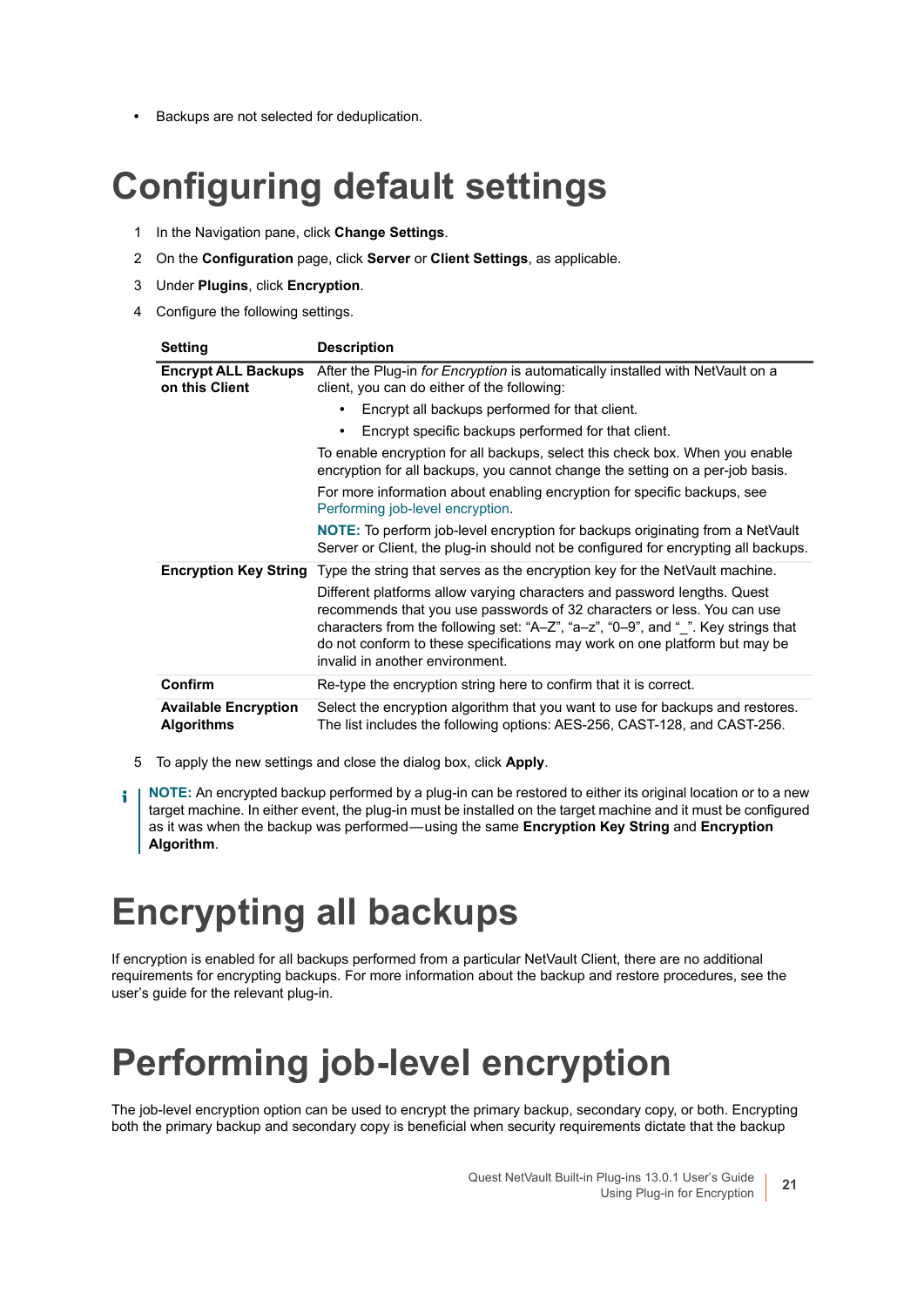must be encrypted while it transfers across the network or while it is stored on a disk-based backup device even if the disk-based backup device is located within the corporate network.

The job-level encryption setting is specified in the Backup Advanced Options Set. For more information about creating an Advanced Options Set for a backup job, see the *Quest NetVault Administrator's Guide*.

### <span id="page-21-0"></span>**Encrypting primary backup**

#### *To enable job-level encryption for a primary backup:*

1 Start the Backup Job Wizard, and open the **Advanced Options** page.

For more information, see the *Quest NetVault Administrator's Guide*.

- 2 Click **Additional Options**.
- 3 In the **Additional Options** dialog box, select the **Enable Encryption** check box.

### <span id="page-21-1"></span>**Encrypting a Secondary Copy**

NetVault offers the following methods for creating Secondary Copies:

- **Duplicate:** The Duplicate method creates an exact copy which is linked to the original backup. This method breaks down the backup into segments and copies the segments to the storage device. During restore, the segments from the primary backup and secondary copy are interchangeable. As it is not possible to mix unencrypted segments with encrypted segments during restore, you cannot enable or disable encryption for the Duplicate. If the original saveset is encrypted, the Duplicate method creates an encrypted copy. If the original saveset is not encrypted, this method creates an unencrypted copy.
- **Data Copy:** The Data Copy method breaks down the backup into segments and copies the segments to the backup device. During restore, either the primary backup or the secondary copy is used to recover data; the segments from the primary backup and secondary copy are not interchangeable. Therefore, it is possible to enable encryption for the Data Copy when the primary copy is unencrypted. This option is useful when you want to use the deduplication option for primary backups.

#### *To enable job-level encryption for a Secondary Copy:*

1 Start the Backup Job Wizard, and open the **Advanced Options** page.

For more information, see the *Quest NetVault Administrator's Guide*.

- 2 Click **Secondary Copy**.
- 3 In the **Secondary Copy** dialog box, select the **Create Secondary Copy** check box.
- 4 Select the **Encrypt Secondary Copy Only** check box.

This option can only be used with the Data Copy method.

- **IMPORTANT:**  f.
	- **•** If the primary copy is encrypted, the Data Copy method automatically creates an encrypted saveset whether you select the **Encrypt Secondary Copy Only** check box or not. Therefore, this option is only useful when you want to create an encrypted secondary copy from an unencrypted primary copy.
	- **•** Encrypted primary backups are not encrypted again if you select the **Encrypt Secondary Copy Only** check box for a Data Copy.
	- **•** To restore data from an encrypted Data Copy, you must use the primary copy's Encryption Key.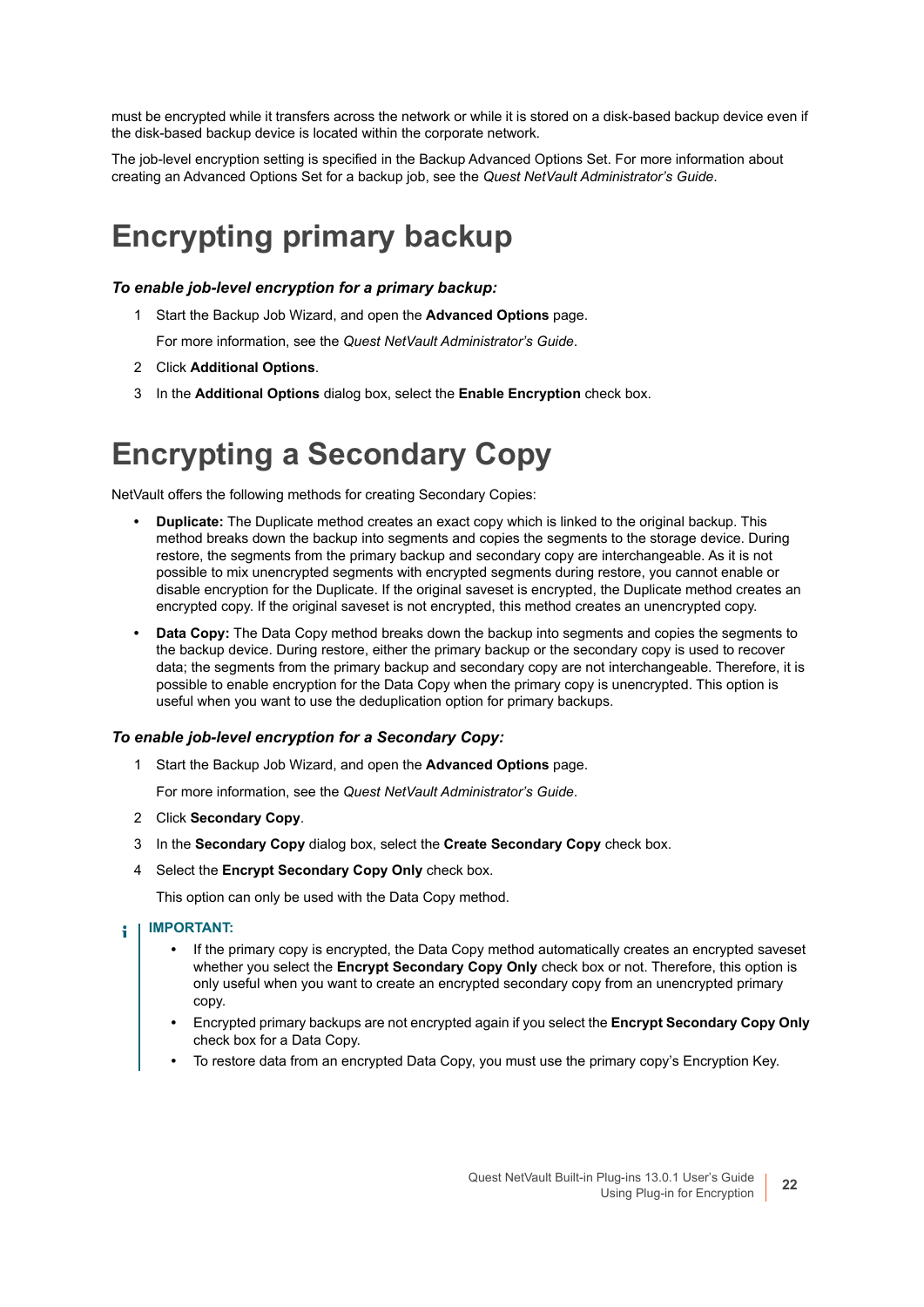## **Using Plug-in** *for Databases*

- <span id="page-22-0"></span>**•** [Configuring default settings](#page-22-1)
- **•** [Backing up the NetVault Database](#page-23-0)
- **•** [Restoring NetVault Database](#page-24-0)

## <span id="page-22-1"></span>**Configuring default settings**

### *To configure the default settings for Plug-in for Databases:*

1 Start the Backup Job Wizard, and click **Create New** next to the **Selections** list. Open the NetVault Server or Client node. Select **NetVault Databases** and click **Configure**.

You can also configure the default settings from the **Change Settings** page. In the Navigation pane, click **Change Settings**. On the **Configuration** page, click **Server Settings**, and then on the **NetVault Server Settings** page, click **Plugin Options**.

2 Under **NetVault Database Backup**, configure the following settings.

| <b>Option</b>                                                        | <b>Description</b>                                                                                                                                                                                                              |
|----------------------------------------------------------------------|---------------------------------------------------------------------------------------------------------------------------------------------------------------------------------------------------------------------------------|
| Minimum free space on<br>database device before<br>warning is output | This setting specifies the minimum amount of free disk space required on<br>the drive or partition on which the <b>db</b> directory resides. By default, it is set to<br>20 percent of the total size of the NetVault Database. |
|                                                                      | To change this limit, type or select a new value.                                                                                                                                                                               |
|                                                                      | If the available free space falls below the specified level, the plug-in logs a<br>warning message.                                                                                                                             |
| Minimum free space on<br>logs device before<br>warning is output     | This setting specifies the minimum amount of free disk space required on<br>the drive or partition on which the <b>logs</b> directory resides. By default, it is set<br>to 10 percent of the total size of the log files.       |
|                                                                      | To change this setting, type or select a new value.                                                                                                                                                                             |
|                                                                      | If the available free space falls below the specified level, the plug-in logs a<br>warning message.                                                                                                                             |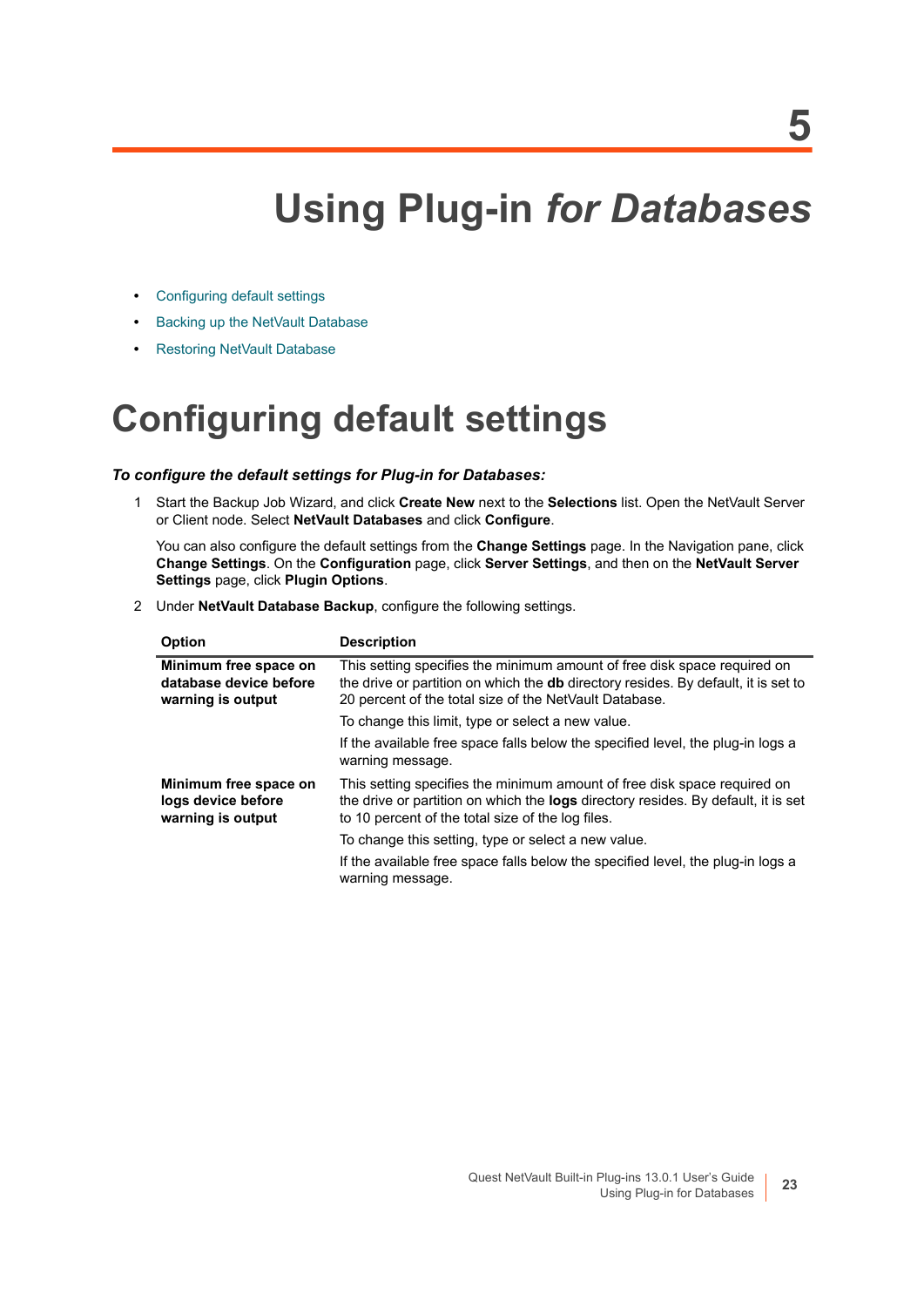| <b>Option</b>                                                       | <b>Description</b>                                                                                                                                                                                                             |
|---------------------------------------------------------------------|--------------------------------------------------------------------------------------------------------------------------------------------------------------------------------------------------------------------------------|
| Minimum free space on<br>reports device before<br>warning is output | This setting specifies the minimum amount of free disk space required on<br>the drive or partition on which the reports directory resides. By default, it is<br>set to 10 percent of the total size of the Reports Database.   |
|                                                                     | To change this setting, type or select a new value.                                                                                                                                                                            |
|                                                                     | If the available free space falls below the specified level, the plug-in logs a<br>warning message.                                                                                                                            |
| Format to be used while<br>backing up NetVault<br><b>Database</b>   | The NetVault Database backups can be generated in tar and custom<br>formats. By default, the plug-in uses the <b>custom</b> format.                                                                                            |
|                                                                     | The tar format has the following limitations:                                                                                                                                                                                  |
|                                                                     | It requires a large amount of disk space to store temporary files<br>during backup. The backup could fail if the tmp directory in the<br>NetVault installation directory does not have sufficient space to store<br>the files. |
|                                                                     | It has a table size limit of 8GB. Database tables that are larger than<br>$\bullet$<br>8GB in size cannot be backed up using this format.                                                                                      |

3 Click **OK** or **Apply** to save the settings.

## <span id="page-23-0"></span>**Backing up the NetVault Database**

To safeguard your NetVault Server, you must perform regular backups of the NetVault Database. The NetVault Database backup allows you to recover the NetVault Server in the event of a disaster. You can schedule a daily backup of the NetVault Database after all other jobs have completed. Make sure that you use specific media or media group for these backups.

- **NOTE:** To avoid database inconsistency or job failure, you must not perform the following activities together:
	- **•** NetVault Database backup
	- **•** Execution of a job
	- **•** Media scan

#### *To back up the NetVault Database:*

1 In the Navigation pane, click **Create Backup Job**.

You can also start the wizard from the Guided Configuration link. In the Navigation pane, click **Guided Configuration**, and then on the **NetVault Configuration Wizard** page, click **Create Backup Jobs**.

2 In **Job Name**, specify a name for the job. Assign a descriptive name that allows you to easily identify the job for monitoring its progress or restoring data.

A job name can contain alphanumeric and non-alphanumeric characters, but it cannot include non-Latin characters. There is no length restriction. However, a maximum of 40 characters is recommended on all platforms.

- 3 In the **Selections** list, select an existing Backup Selection Set, or complete the following steps to create a set.
	- a Click **Create New** to open the **NetVault Selections** page.
	- b Open the NetVault Server node, and in the list of plug-ins, open **NetVault Databases**.
	- c Select the **NetVault Database** node.
	- d Click **Save**, and in the **Create New Set** dialog box, type a name for the set. Click **Save** to close the dialog box.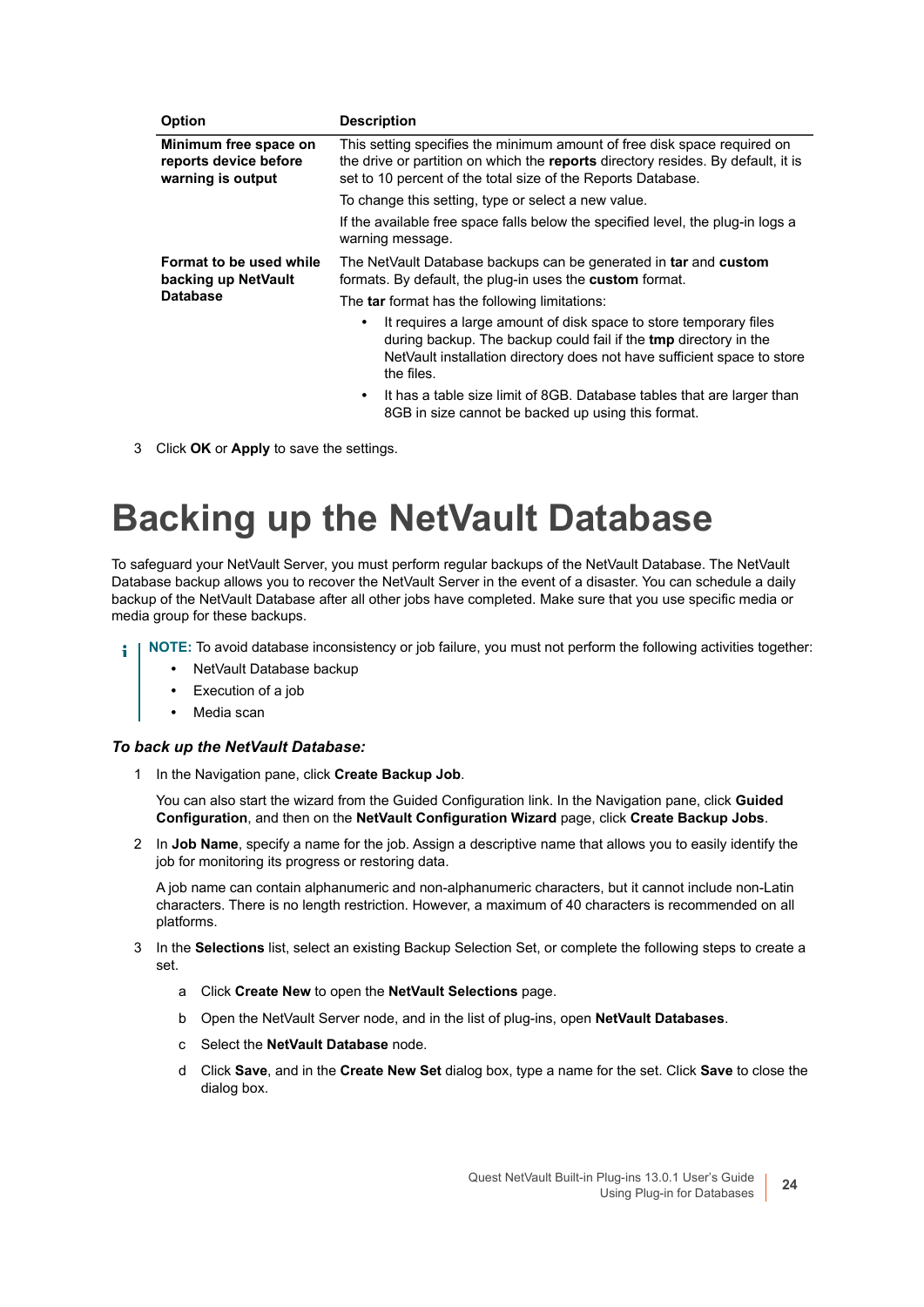- **NOTE:** A set name can contain alphanumeric and non-alphanumeric characters, but it cannot ÷ include non-Latin characters. On Linux OS, the names can have a maximum of 200 characters. On Windows OS, there is no length restriction. However, a maximum of 40 characters is recommended on all platforms
- 4 In the **Plugin Options** list, select an existing Backup Options Set, or complete the following steps to create a set.
	- a Click **Create New** to open the **NetVault Database Backup Options** page.
	- b Configure the following setting:
		- **□ Check Database Tables before Backup:** This option can be used to verify the structural, entity, and referential integrity for the Scheduler and Media databases before the backup. It generates a warning or error log if any inconsistency is detected during the process.

This option is selected by default.

**Exclude the Online Indexes during backup:** This option can be used to exclude the online backup indexes (backup indexes stored on the local filesystem) from the NetVault database backup to complete the NVDB backup in the required backup window.

This option is disabled by default.

**Exclude the Catalog database during backup:** This option can be used to exclude the catalog search database from the NetVault database backup to complete the NVDB backup in the required backup window.

This option is disabled by default.

- c Click **Save**, and in the **Create New Set** dialog box, type a name for the set. Click **Save** to close the dialog box.
- 5 Select or create the Schedule Set, Target Set, and Advanced Options Set. For more information about these sets, see the *Quest NetVault Administrator's Guide*.
- 6 To submit the job for scheduling, click **Save & Submit**. You can monitor the job progress from the **Job Status** page and view the logs from the **View Logs** page.

To save the job definition without scheduling it, click **Save**. You can view, edit, or run this job from the **Manage Job Definitions** page. This job is not displayed on the **Job Status** page until you submit it.

For more information about **Job Status**, **View Logs**, and **Manage Job Definitions**, see the *Quest NetVault Administrator's Guide*.

### <span id="page-24-0"></span>**Restoring NetVault Database**

You can restore a NetVault Database backup to:

- **•** Recover a NetVault Server.
- **•** Migrate the NetVault system to a new machine.
- **•** Migrate the system settings during NetVault upgrade.

This procedure for restoring a NetVault Database backup includes the following steps:

- **•** [Prerequisites](#page-25-0)
- **•** [Restore Procedure](#page-25-1)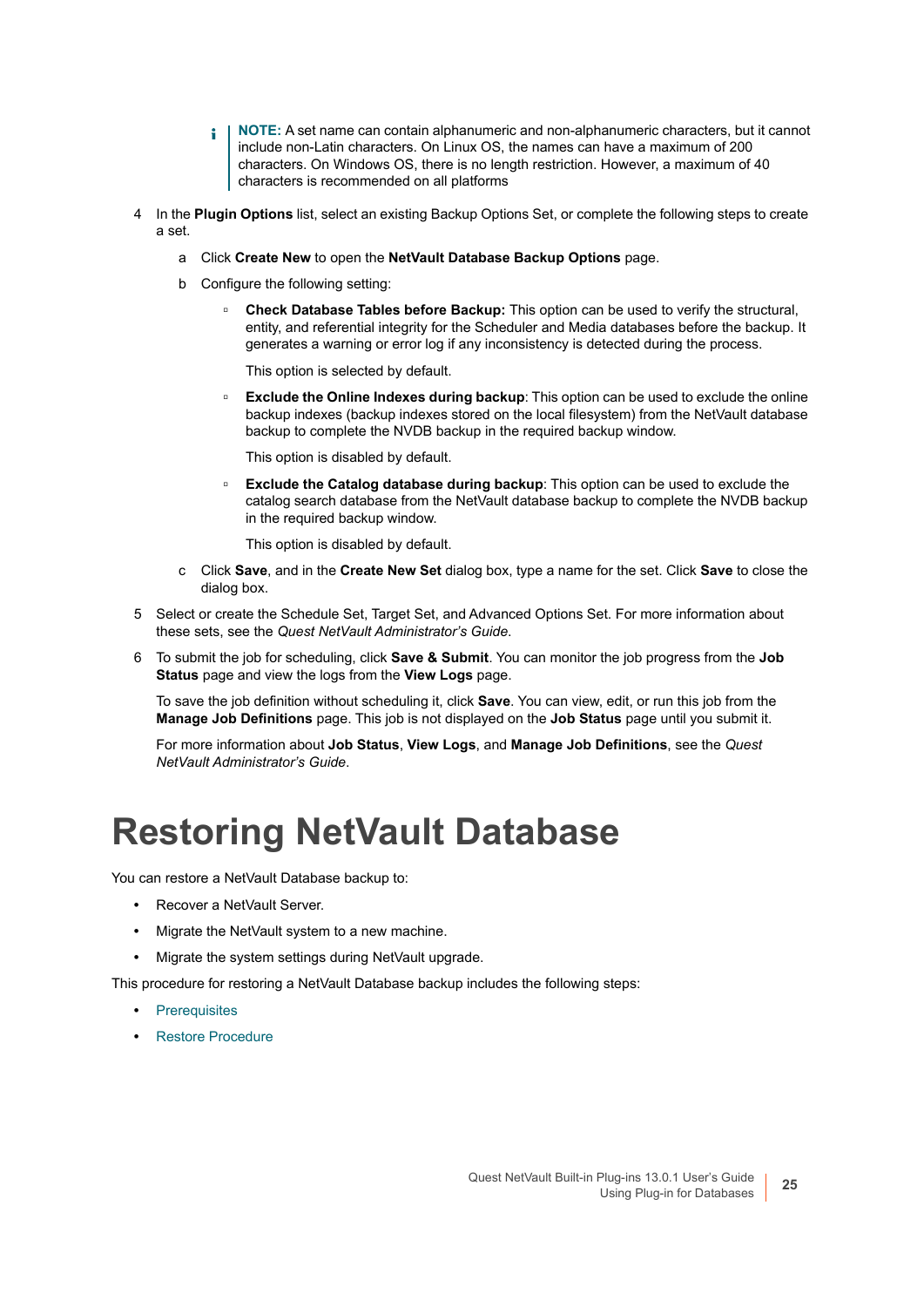### <span id="page-25-0"></span>**Prerequisites**

Before you start the restore procedure, verify that the following requirements are met:

- **•** Install the NetVault Server on the target system. The software version must be the same as the original server.
- **•** Add a backup device to the NetVault Server. For more information about this procedure, see the *Quest NetVault Administrator's Guide*.
- **•** Load the backup media. In the new NetVault Domain, the media are marked as "foreign." You must scan the media to load the contents. For more information about this procedure, see the *Quest NetVault Administrator's Guide*.
- **•** When importing and restoring NetVault Database backups to an alternate backup server, the alternate NetVault Server must have the same NetVault Machine Name as the original server that performed the backups.
- **•** It is recommended to install and enable the catalog search before restoring a NetVault Database backup that includes the catalog search database (in case of a fresh NetVault installation or if the catalog search had previously been installed and then uninstalled).
	- **NOTE:** The installation and configuration of the catalog search are performed separately from the f. rest of the NetVault Database, even though the catalog search database is included in the NetVault Database backup. Hence, the current state (Enable or Disable) and configuration of the catalog search are not changed during a NetVault Database restore.

### <span id="page-25-1"></span>**Restore Procedure**

#### *To restore a NetVault Database backup:*

<span id="page-25-2"></span>1 In the Navigation pane, click **Create Restore Job**.

On the **Create Restore Job — Choose Saveset** page, the saveset table provides a list of available savesets. The table shows the saveset name (Job Title and Saveset ID), creation date and time, saveset size, and saveset status.

The saveset status is indicated using the following icons.

| Icon | <b>Description</b>                                      |
|------|---------------------------------------------------------|
|      | Saveset is online (all segments are online).            |
|      | Saveset is partially online (some segments are online). |
|      | Saveset is offline (all segments are offline).          |

The saveset list is sorted alphabetically by saveset name. You can sort the list by a different column or reverse the sort order by clicking the column heading. The arrowhead next to the column name indicates the sort order.

You can click **Load more** to load the next set of records, if available. Each load action fetches a maximum of 5000 records. This button is disabled if there are no more records to load.

By default, the table is sorted by creation date and time. You can sort the table by one or more columns, as required.

NetVault Built-in Plug-ins web application supports multiple-column sorting for the tables. However, the first sorted column takes the highest precedence over the sorting of other columns. For example, if the table is sorted by the 'Start Time' as the primary sort, selecting sort options on the 'ID/ Instance/ Phase' column does not affect the list order.

To sort by a column, click the column header; to change the sort direction, click the column header again. Repeat this step for other columns by which you want to sort the table.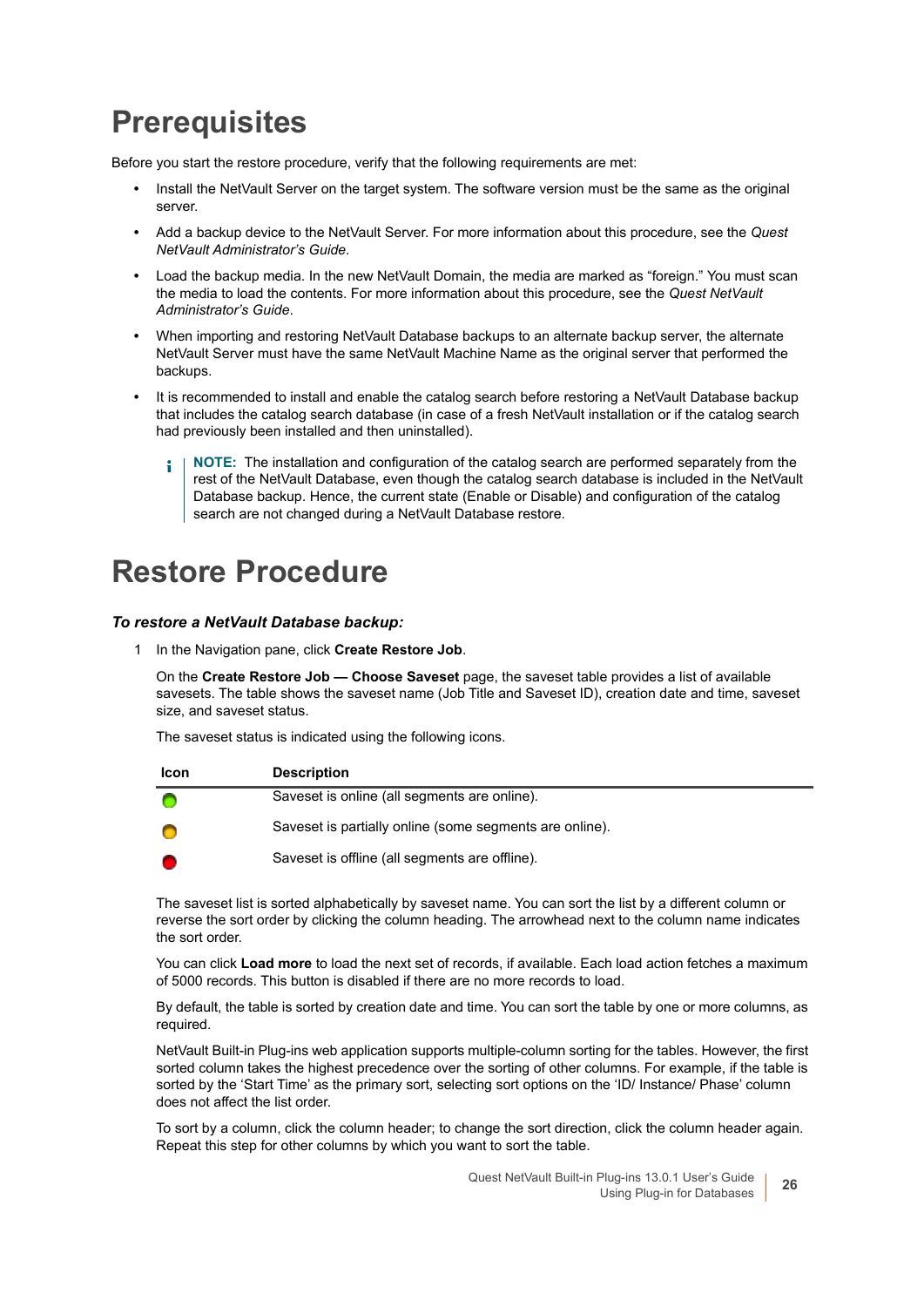The arrowhead next to the column name indicates the sorting order (up for ascending order and down for descending order). A blue arrowhead is used to indicate the sort order for the primary column.

To remove a sort, click the column header for the corresponding column until the arrowhead is no longer displayed.

To choose the following actions in a column, click the column menu:

| <b>Option</b>          | <b>Description</b>                                   |
|------------------------|------------------------------------------------------|
| <b>Sort Ascending</b>  | Sorts the column in ascending order.                 |
| <b>Sort Descending</b> | Sorts the column in descending order.                |
| Columns                | Select/ clear to show/ hide the required column (s). |

To set the filter options, view the page size setting, sorting order in the table, export the records, or edit table settings, click the icons at the lower- right corner of the table.

For more information, see the section 'Customizing tables in NetVault WebUI' in the *Quest NetVault Administrator's Guide.*

<span id="page-26-0"></span>2 Select the saveset that you want to use, and click **Next**.

When you select a saveset, the following details are displayed in the **Saveset Information** area: Job ID, job title, tag, server name, client name, plug-in name, saveset date and time, retirement setting, Incremental Backup or not, archive or not, and saveset size.

3 On the **Create Selection Set** page, select the database components to recover the full database or parts of it.

| <b>Component</b>        | <b>Description</b>                                                                                                                                                                                                                                                                                                                              |
|-------------------------|-------------------------------------------------------------------------------------------------------------------------------------------------------------------------------------------------------------------------------------------------------------------------------------------------------------------------------------------------|
| <b>Auditor Database</b> | Restores the Auditor Database. This database contains the audit logs for the<br>NetVault system.                                                                                                                                                                                                                                                |
| <b>Backup Catalog</b>   | Restores the catalog search database.                                                                                                                                                                                                                                                                                                           |
|                         | To restore only the NetVault Database backup without catalog search<br>database, do not select the option 'Backup Catalog' on the Create<br>Selection Set page.                                                                                                                                                                                 |
|                         | To restore the NetVault Database backup with catalog search OR to restore<br>only catalog search database, select the option 'Backup Catalog' on the<br><b>Create Selection Set page.</b>                                                                                                                                                       |
|                         | <b>NOTE:</b> If "Exclude the Catalog database during backup" option is enabled<br>during NVDB backup, then the "Backup Catalog" option is not shown in the<br>list of components for restore on the <b>Create Selection Set</b> page for restore.                                                                                               |
| <b>Backup Indexes</b>   | Restores backup indexes.                                                                                                                                                                                                                                                                                                                        |
|                         | Backup indexes contain the list of backed up items and their references.<br>Each index is assigned a saveset number. Backup indexes are stored on the<br>backup media and the disk as part of the Media Database. The indexes<br>provide the position of the individual backed up items so that they can be<br>recovered from the backup media. |
|                         | Backing up the indexes on the media ensures that the content of each<br>saveset is available to view when required, in case the index files are<br>deleted or retired from the Media Database. You can scan the backup<br>indexes from the archived media, after they have retired or deleted from the<br>NetVault Database.                    |
|                         | <b>NOTE:</b> If "Exclude the Online Indexes during backup" option is enabled<br>during NVDB backup, then the "Backup Indexes" option is not shown in the<br>list of components for restore on the Create Selection Set page for restore.                                                                                                        |
| <b>Cluster</b>          | Restores cluster-specific configuration and associated client information                                                                                                                                                                                                                                                                       |
| Configuration           | Restores configuration files and settings for the server and client systems,<br>including network access and configuration information for the plug-ins.                                                                                                                                                                                        |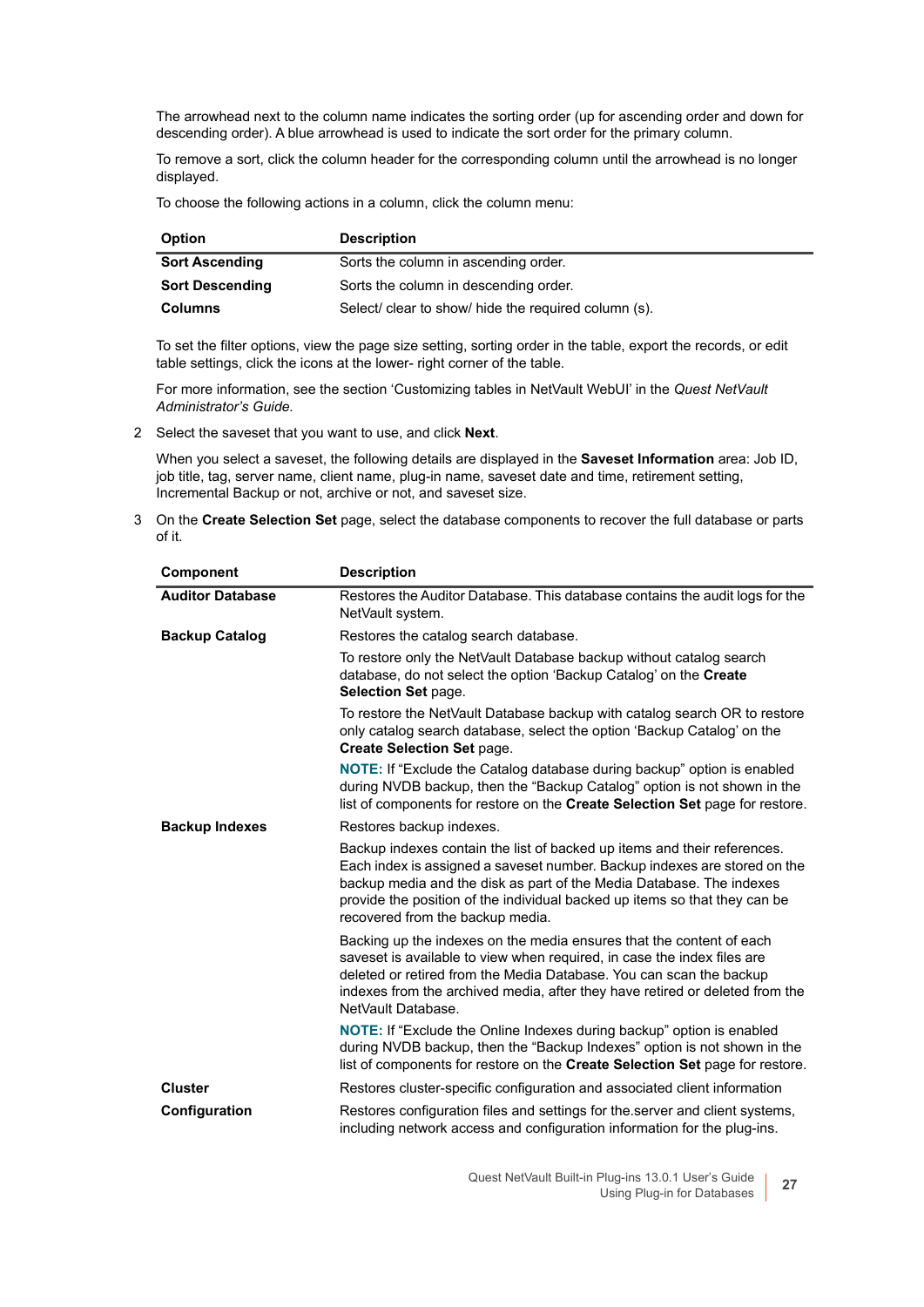| <b>Component</b>             | <b>Description</b>                                                                                                                                                                                                                                                                                             |
|------------------------------|----------------------------------------------------------------------------------------------------------------------------------------------------------------------------------------------------------------------------------------------------------------------------------------------------------------|
| <b>Deployment Manager</b>    | Restores deployment-related information, such as package stores, task<br>details, status, and schedules.                                                                                                                                                                                                       |
|                              | <b>NOTE:</b> If you do not select this component, details related to the deployment<br>are not restored and are lost.                                                                                                                                                                                          |
| <b>General Reports Files</b> | Restores the files included in the Reporting system.                                                                                                                                                                                                                                                           |
| Licenses                     | Restores licenses to permit the continued operation of NetVault and the<br>licensed plug-ins. If the NetVault server has a machine-tied license and the<br>machine where restore is been performed has a different machine ID, then<br>you must obtain and install the new machine-tied license file manually. |
| Logs                         | Restores NetVault Logs, which include all messages from the Server and<br>Client machines. It allows you to check the activity of NetVault at a particular<br>point in time.                                                                                                                                   |
| Media Manager                | Restores the Media Database, which contains records of all active media,<br>the contents of all backups, how backups are organized, and where they are<br>located.                                                                                                                                             |
| <b>Schedule Manager</b>      | Restores the Schedule Database. This database contains records of all<br>defined jobs, backup policies, scheduled jobs, and job history, including<br>when jobs last ran and what backups were produced.                                                                                                       |
| <b>Scripts</b>               | Restores system-defined and user-defined scripts for NetVault.                                                                                                                                                                                                                                                 |

**i** | NOTE: Selecting individual components to restore parts of a NetVault Database backup can introduce inconsistencies in the database.

- 4 On the **Create Selection Set** page, click **Edit Plugin Options**.
- 5 Configure the following option:
	- **▪ Blank reports database tables before restore:** By default, the existing data in the reports database is deleted when you restore the NetVault Database. If you want to retain the existing data in the reports data, clear this check box.

Click **OK** to save the settings, and then click **Next**.

6 On the **Create Restore Job** page, specify a name for the job. Assign a descriptive name that allows you to easily identify the job for monitoring its progress.

A job name can contain alphanumeric and non-alphanumeric characters, but it cannot contain non-Latin characters. There is no length restriction. However, a maximum of 40 characters is recommended on all platforms.

- 7 In the **Target Client** list, the client from which data was backed up is selected by default. Do not change this setting.
- 8 Select or create the Schedule Set, Restore Source Set, and Advanced Options Set. For more information about these sets, see the *Quest NetVault Administrator's Guide*.
- 9 Click **Submit** to submit the job for scheduling.
- **IMPORTANT:** After submitting the restore job, close the WebUI. Do not try to monitor the job status while the f job is running.

After the restore job completes, the NetVault Service is stopped. You must manually restart the service from the Txtconfig or the command-line interface.

**i** | NOTE: To ensure that the catalog search and postgres databases are in sync after NVDB restore, you must select the "Add pre-existing backups to catalog" option on the **Catalog Search Configuration** page.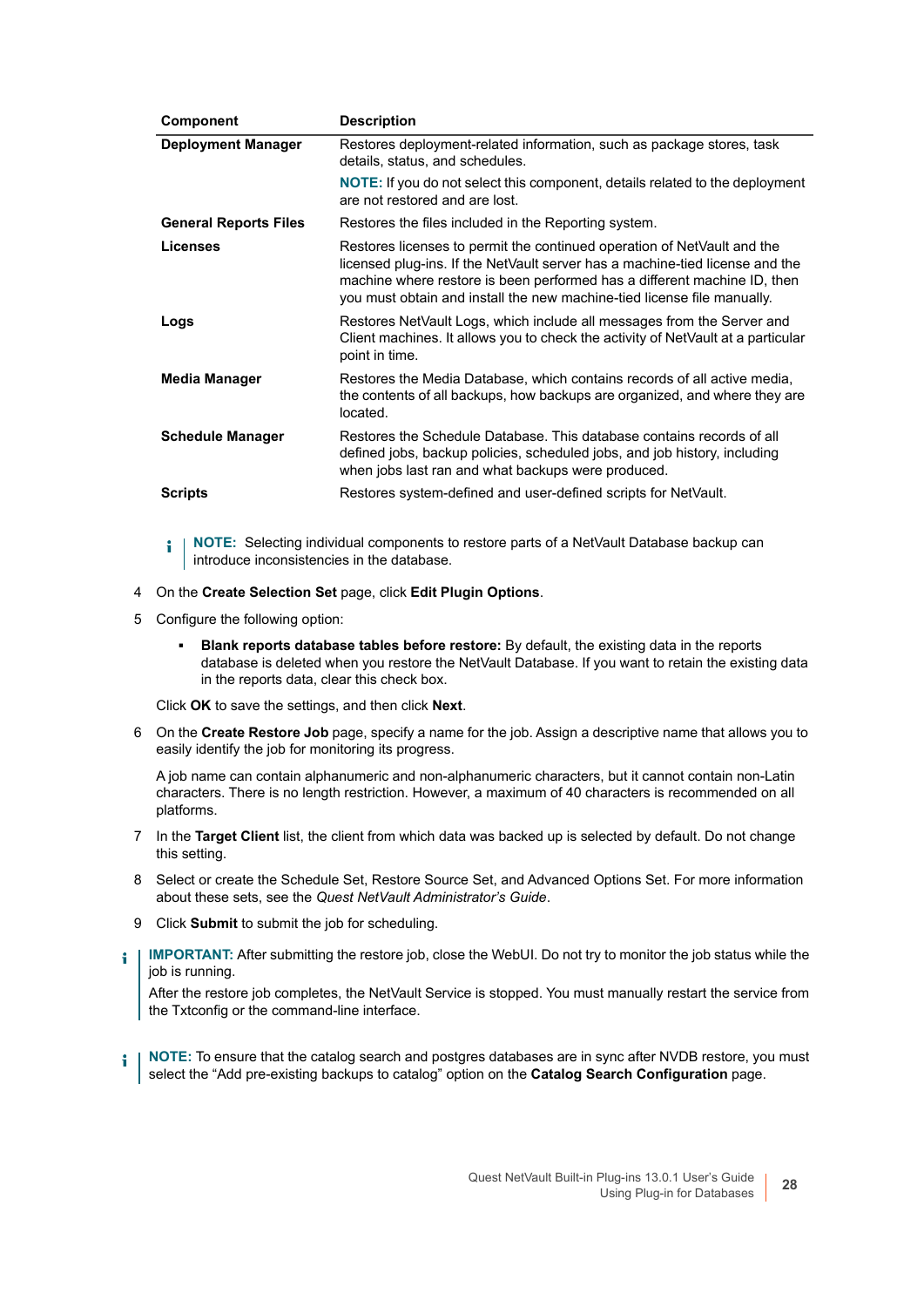## **Using Plug-in** *for Raw Devices*

- <span id="page-28-0"></span>**•** [Backing up raw devices](#page-28-1)
- **•** [Restoring a raw device backup](#page-30-0)
- **•** [Relocating data to an alternate disk or partition](#page-31-0)
- **•** [Restoring data to an alternate NetVault Client](#page-32-0)

### <span id="page-28-1"></span>**Backing up raw devices**

The procedure for backing up raw devices includes the following steps:

- **•** [Prerequisites](#page-28-2)
- **•** [Backup procedure](#page-28-3)

### <span id="page-28-2"></span>**Prerequisites**

Before you start the backup procedure, verify that the following requirements are met:

- **Linux and UNIX systems:**
	- **▪** Unmount the file system on the disk that you want to back up.
- **Windows systems:**
	- **▪** Ensure the disk that you want to back up is not in use.
	- **▪** Close all explorer windows.
	- **▪** Stop the Disk Management Utility if it is running.
- **NOTE:** On Windows, the Plug-in *for Raw Devices* cannot be used to back up GPT (GUID Partition Table) f style partitions. The plug-in can only be used to back up MBR (Master Boot Record) style partitions. On Linux, the Plug-in *for Raw Devices* can be used to back up GPT style partitions.

### <span id="page-28-3"></span>**Backup procedure**

#### *To back up raw devices:*

1 In the Navigation pane, click **Create Backup Job**.

You can also start the wizard from the **Guided Configuration** link. In the Navigation pane, click **Guided Configuration**, and then on the **NetVault Configuration Wizard** page, click **Create Backup Jobs**.

2 In **Job Name**, specify a name for the job. Assign a descriptive name that allows you to easily identify the job for monitoring its progress or restoring data.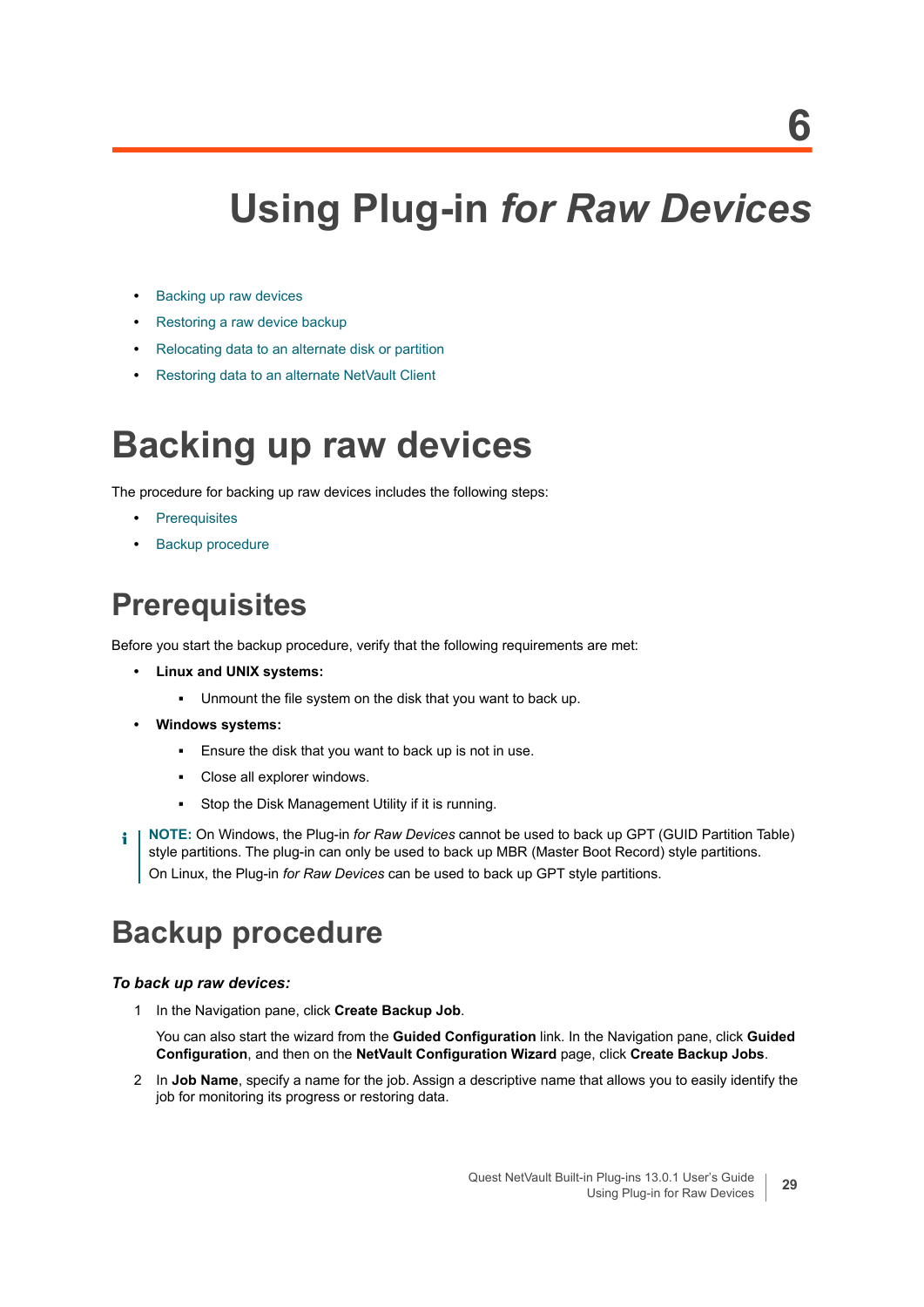A job name can contain alphanumeric and non-alphanumeric characters, but it cannot include non-Latin characters. There is no length restriction. However, a maximum of 40 characters is recommended on all platforms.

- 3 In the **Selections** list, select an existing Backup Selection Set, or complete the following steps to create a set.
	- d Click **Create New** to open the **NetVault Selections** page.
	- a Open the NetVault Server node, and in the list of plug-ins, open **Raw Device**.
	- b Select the data that you want to back up.

#### **Linux and UNIX (including Mac OS X)**

- a Open the root directory node to display the directory tree.
- b Open the **/dev** node, and select the applicable disk.
- c Select the partition device file that you want to back up.

#### **Window**s

- **▫ Back Up the Entire Physical Disk:** Select the **Physical Disk <n>** node.
- **▫ Back Up Master Boot Record (MBR) and System Partition:** Open the **Physical Disk <n>** node, and select the **Master Boot Record & System Partition** node.
- **▫ Back Up Individual Partitions**: Open the **Physical Disk <n>** node, and select the **Partition <n>** nodes that you want to back up.
- c Click **Save**, and in the **Create New Set** dialog box, type a name for the set. Click **Save** to close the dialog box.
	- **NOTE:** A set name can contain alphanumeric and non-alphanumeric characters, but it cannot f include non-Latin characters. On Linux OS, the names can have a maximum of 200 characters. On Windows OS, there is no length restriction. However, a maximum of 40 characters is recommended on all platforms
- 4 In the **Plugin Options** list, select an existing Backup Options Set, or complete the following steps to create a set.
	- a Click **Create New** to open the **Raw Partitions Backup Options** page.
	- a Configure the following settings on Windows-based clients:
		- **▫ Backup Reported Disk Size:** By default, the plug-in obtains the disk size from the operating system and backs up that amount of data. This option allows you to restore data to any physical disk of the same reported size, even if the actual sizes differ.
		- **▫ Backup Entire Contents:** Select this option if the actual and reported disk sizes vary, and you want to back up the entire contents regardless of the reported disk size.
	- b Click **Save**, and in the **Create New Set** dialog box, type a name for the set. Click **Save** to close the dialog box.
- 5 Select or create the Schedule Set, Target Set, and Advanced Options Set. For more information about these sets, see the *Quest NetVault Administrator's Guide*.
- 6 To submit the job for scheduling, click **Save & Submit**. You can monitor the job progress from the **Job Status** page and view the logs from the **View Logs** page.

To save the job definition without scheduling it, click **Save**. You can view, edit, or run this job from the **Manage Job Definitions** page. This job is not displayed on the **Job Status** page until you submit it.

For more information about **Job Status**, **View Logs**, and **Manage Job Definitions**, see the *Quest NetVault Administrator's Guide*.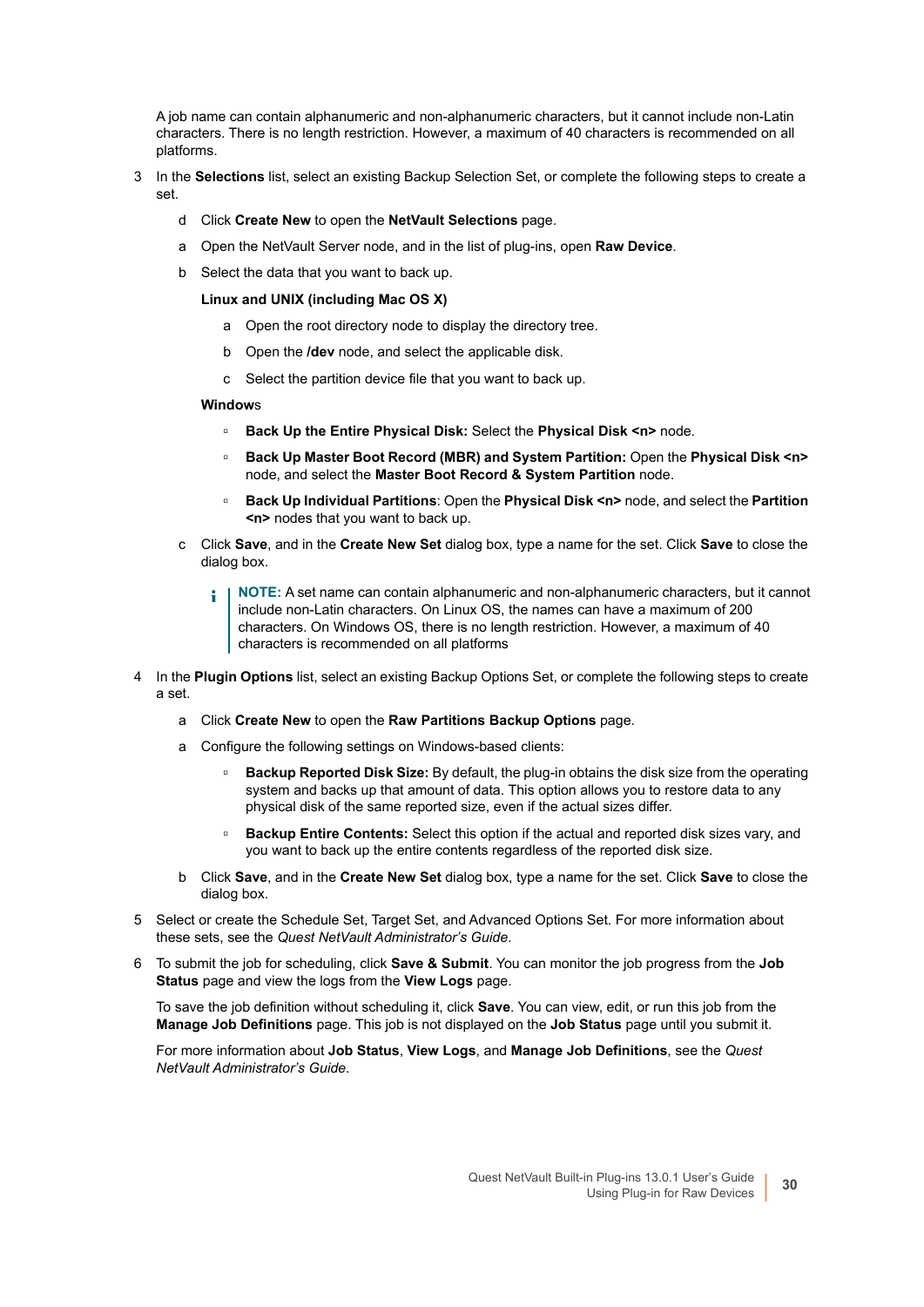## <span id="page-30-0"></span>**Restoring a raw device backup**

The procedure for restoring a Raw Device Backup includes the following steps:

- **•** [Prerequisites](#page-30-1)
- **•** [Restore Procedure](#page-30-2)

### <span id="page-30-1"></span>**Prerequisites**

Before you start the restore procedure, verify that the following requirements are met:

- **Restore an entire disk:** Unmount the target disk. Verify that the size of the target disk is equal to or larger than the size of the source disk.
- **Restore an individual partition:** On Windows, verify that the size of the target partition is equal to the size of the source partition. When you restore the data to a partition of a different size, the job completes with the message **"Partition to Restore to a Different Size than the Backed Up Partition."** This type of restore might require reinstallation or reformatting.

This requirement does not apply to Linux and UNIX systems.

**NOTE:** The Plug-in *for Raw Devices* cannot be used to perform cross-platform restores. You cannot restore ÷ raw device backups of a Windows Client to a Linux Client or raw device backups of a Linux Client to a Windows Client.

### <span id="page-30-2"></span>**Restore Procedure**

#### *To restore a raw device backup:*

- 1 In the Navigation pane, click **Create Restore Job**. Complete [Step 1](#page-25-2) through [Step 2](#page-26-0) in the section [Restore](#page-30-2)  [Procedure](#page-30-2).
- 2 On the **Create Selection Set** page, select the disks that you want to restore. Alternatively, open the parent node and select the partitions that you want to restore.

Click **Save** to save the settings, and then click **Next**.

3 On the **Create Restore Job** page, specify a name for the job. Assign a descriptive name that allows you to easily identify the job for monitoring its progress.

A job name can contain alphanumeric and non-alphanumeric characters, but it cannot contain non-Latin characters. There is no length restriction. However, a maximum of 40 characters is recommended on all platforms.

- 4 In the **Target Client** list, the client from which data was backed up is selected by default. Do not change this setting.
- 5 Select or create the Schedule Set, Restore Source Set, and Advanced Options Set. For more information about these sets, see the *Quest NetVault Administrator's Guide*.
- 6 Click **Submit** to submit the job for scheduling.

#### **IMPORTANT:**  ÷

- **•** While restore is in progress, do not access the target drive. If you do so, the job fails and the partition data is corrupted.
- **•** To view the job status, use the NetVault WebUI.
- **•** After a restore completes on a Windows Client, reboot that machine. Do not try to view or browse the restored data until the machine is rebooted.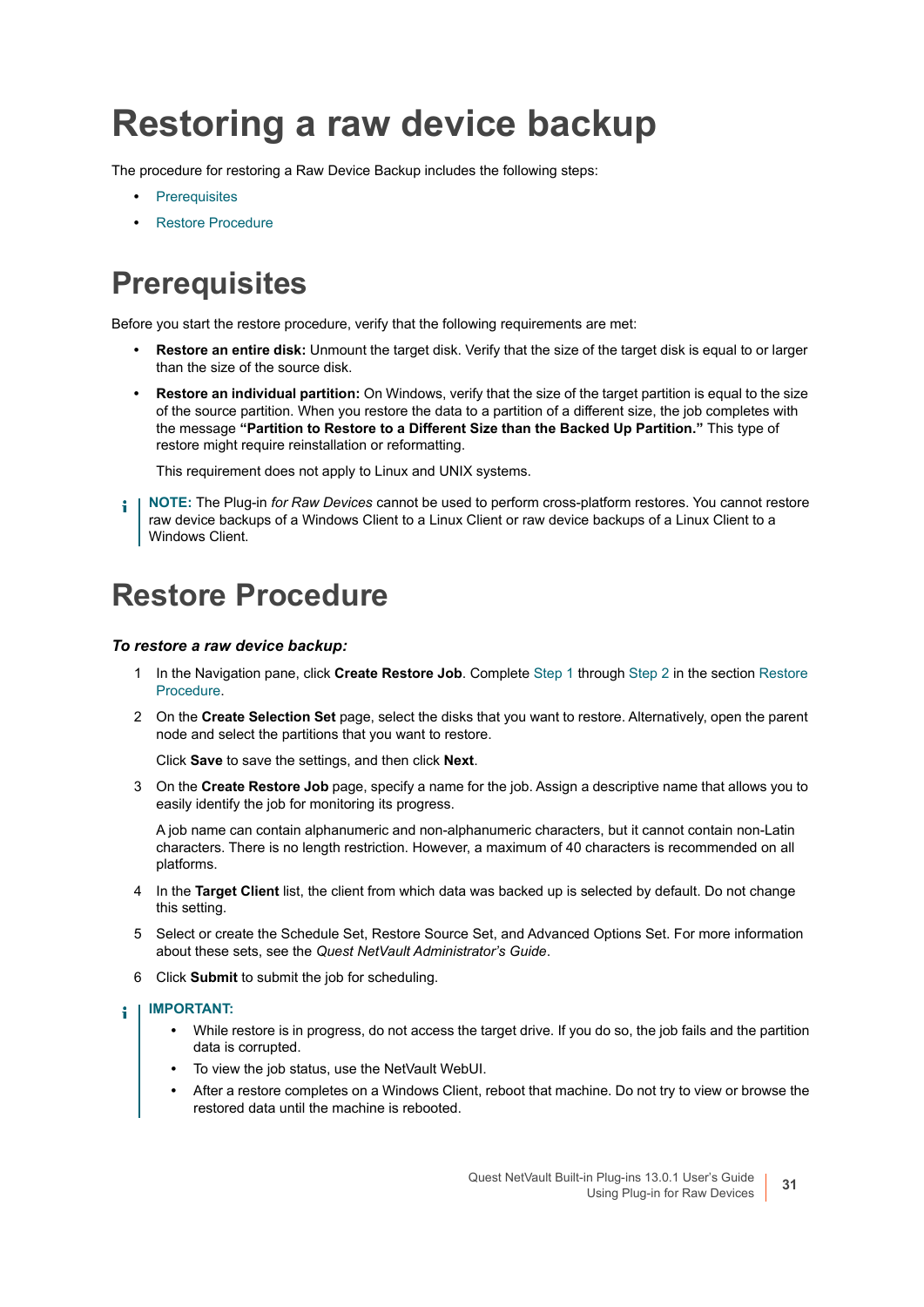### **Additional notes**

If you select MBR and one or more partitions for a restore job, the plug-in restores the MBR successfully, but it fails to restore the selected partitions and the jobs completes with warnings ("Failed to get the information of Partition <n> for Disk <n>"). The plug-in is unable to obtain the partition information because the information about the restored MBR has not been updated on Windows.

To restore MBR and one or more partitions, use the following steps:

- 1 Restore the MBR.
- 2 Start the Windows Disk Management utility. Use the **Refresh** command to update the MBR information on Windows.
- 3 Restore the individual partitions.

## <span id="page-31-0"></span>**Relocating data to an alternate disk or partition**

To restore a Raw Device Backup without overwriting the existing data, you can relocate the data to an alternate disk or partition on the client. You can also use this procedure if the original disk is unavailable or corrupted.

#### **IMPORTANT:**

- **•** On Windows, you can restore the MBR to an alternate disk without recreating the individual partitions.
- **•** You can relocate the MBR to any disk, but it must be copied to partition zero on that disk.
- **•** You can relocate a backup to a designated disk or partition using the disk and partition numbers.

#### *To relocate data to an alternate disk or partition:*

- 1 Start the restore wizard, and select the data that you want to restore. For more information, see steps 1 through 3 in the section [Restoring a raw device backup.](#page-30-0)
- 2 Select the disk or partition that you want to rename or relocate and click **Rename**.
- 3 In the **Rename/Relocate** dialog box, provide the following information.
	- **Linux and UNIX:** Type the full path to the new disk.
	- **▪ Windows:** To relocate the data to an alternate disk, type the target disk number. For example, Disk 1 or 1.

To relocate the data to an alternate partition, type the disk number and the partition number. For example, Disk 1 Partition 4 or 1 4.

#### Click **OK** to close the dialog box.

After you close the dialog box, the plug-in updates the corresponding node in the selections tree to display the new location for the disk or partition.

4 Complete steps 3 through 7 in the section [Restoring a raw device backup.](#page-30-0)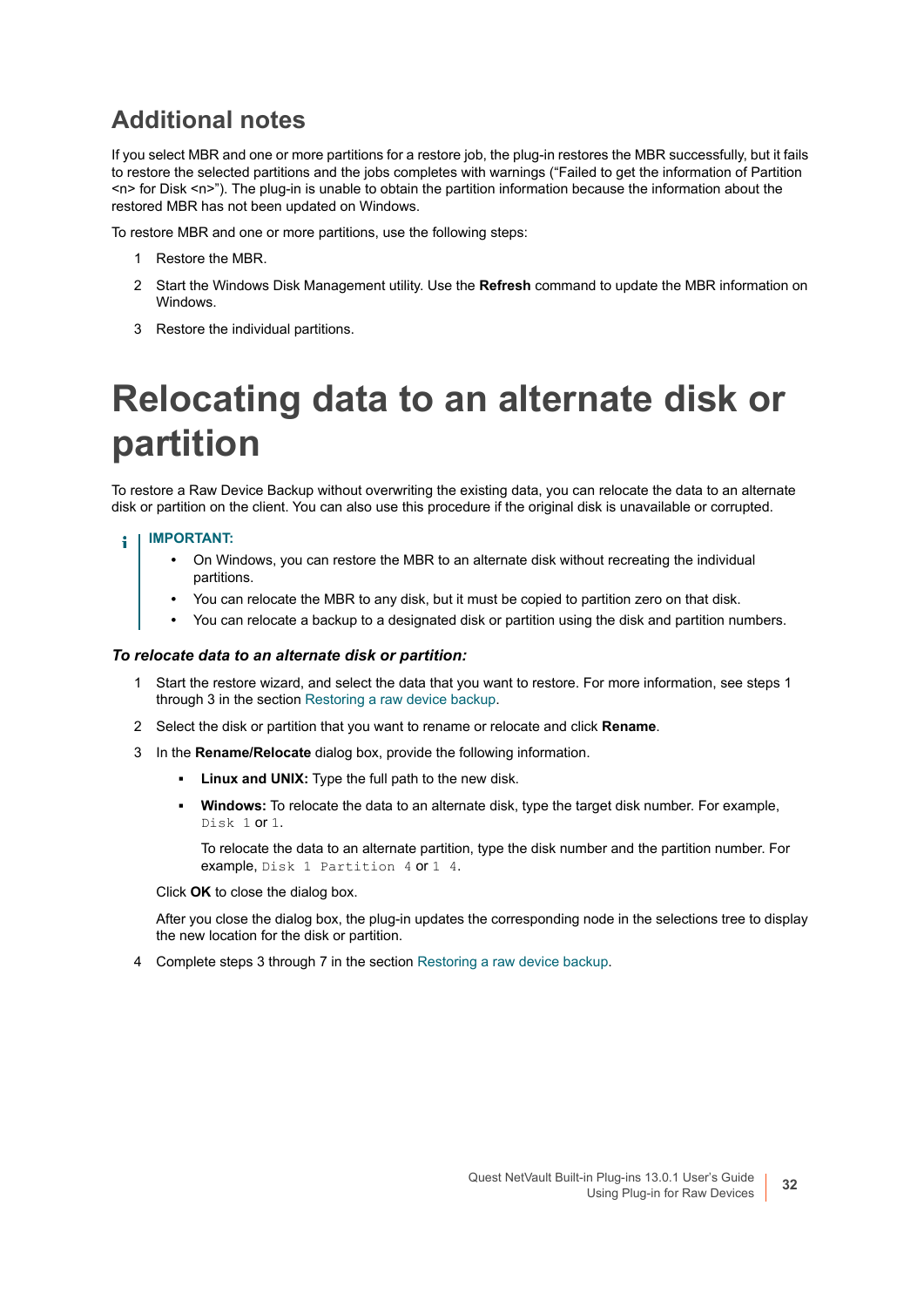## <span id="page-32-0"></span>**Restoring data to an alternate NetVault Client**

When restoring a Raw Device Backup, you can relocate the data to an alternate client. This procedure can be useful during a server migration or disaster recovery operation.

The procedure for restoring a Raw Device Backup to an alternate client includes the following steps:

- **•** [Prerequisites](#page-32-1)
- **•** [Restore procedure](#page-32-2)

### <span id="page-32-1"></span>**Prerequisites**

Before you start the restore procedure, verify that the following requirements are met:

- **•** Install the NetVault Server or Client software on the target system.
- **•** Add the target client to the NetVault Server.

### <span id="page-32-2"></span>**Restore procedure**

### *To relocate data to an alternate client:*

- 1 Complete steps 1 through 4 in the section [Restoring a raw device backup.](#page-30-0)
- 2 In the **Target Client** list, select the restore target.

Alternatively, click **Choose**, and in the **Choose the Target Client** dialog box, select the restore target. Click **OK** to close the dialog box.

- 3 Complete steps 6 and 7 in the section [Restoring a raw device backup](#page-30-0).
- **NOTE:** You can also use the **Relocate** option while restoring data to an alternate client. For more i information about these options, see [Relocating data to an alternate disk or partition](#page-31-0).